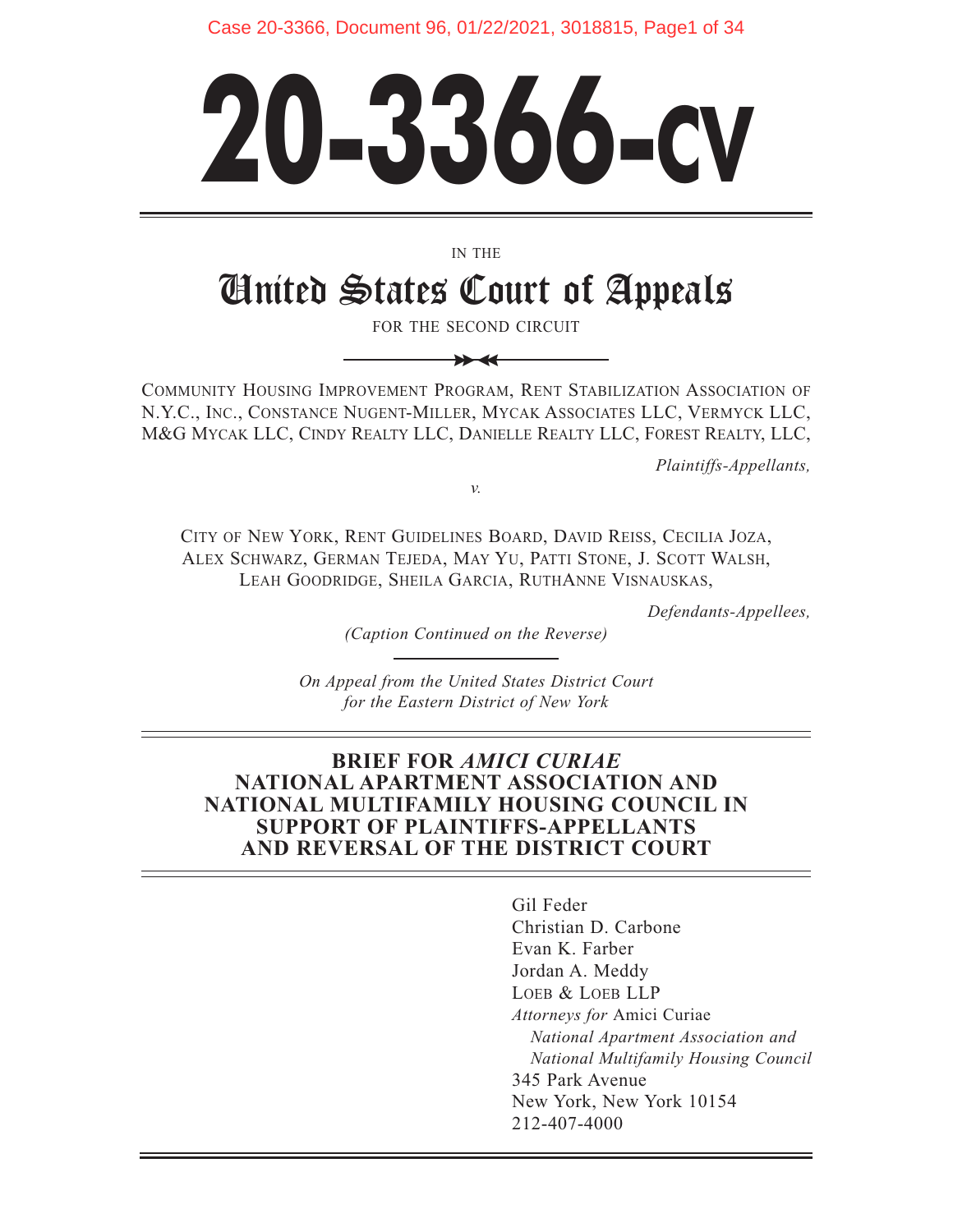*and* 

N.Y. TENANTS AND NEIGHBORS (T&N), COMMUNITY VOICES HEARD (CVH), COALITION FOR THE HOMELESS,

*Intervenors.*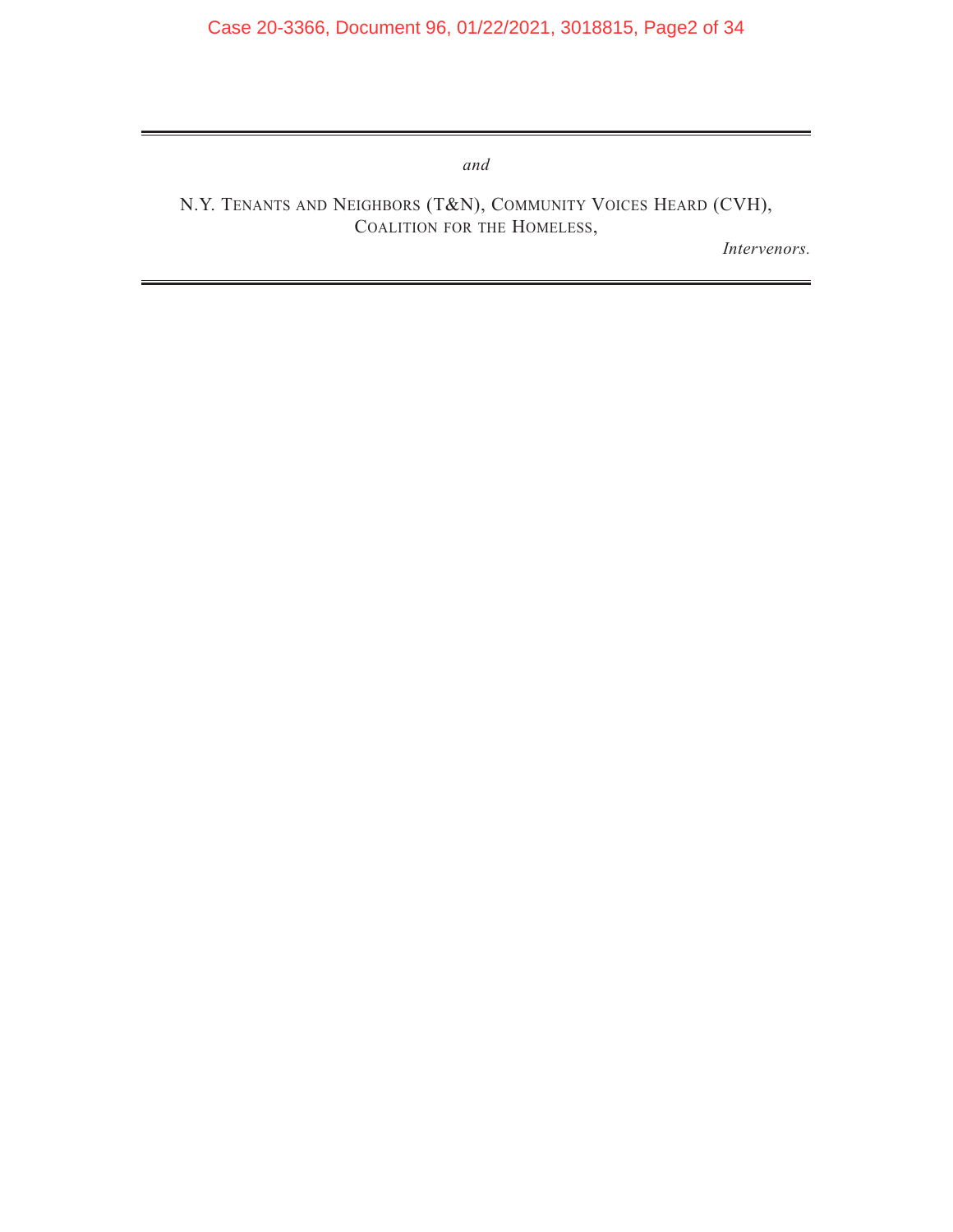# **CORPORATE DISCLOSURE STATEMENT OF** *AMICICURIAE*

Pursuant to Federal Rules of Appellate Procedure 26.1 and 29(a)(4)(A), *Amici Curiae* certify that they are not publicly held corporations, do not have any parent corporations, and have not issued any shares of stock.

LOEB & LOEB LLP

By: s/ *Gil Feder*

Gil Feder LOEB & LOEB LLP

Attorneys for *Amici Curiae* National Apartment Association and National Multifamily Housing Council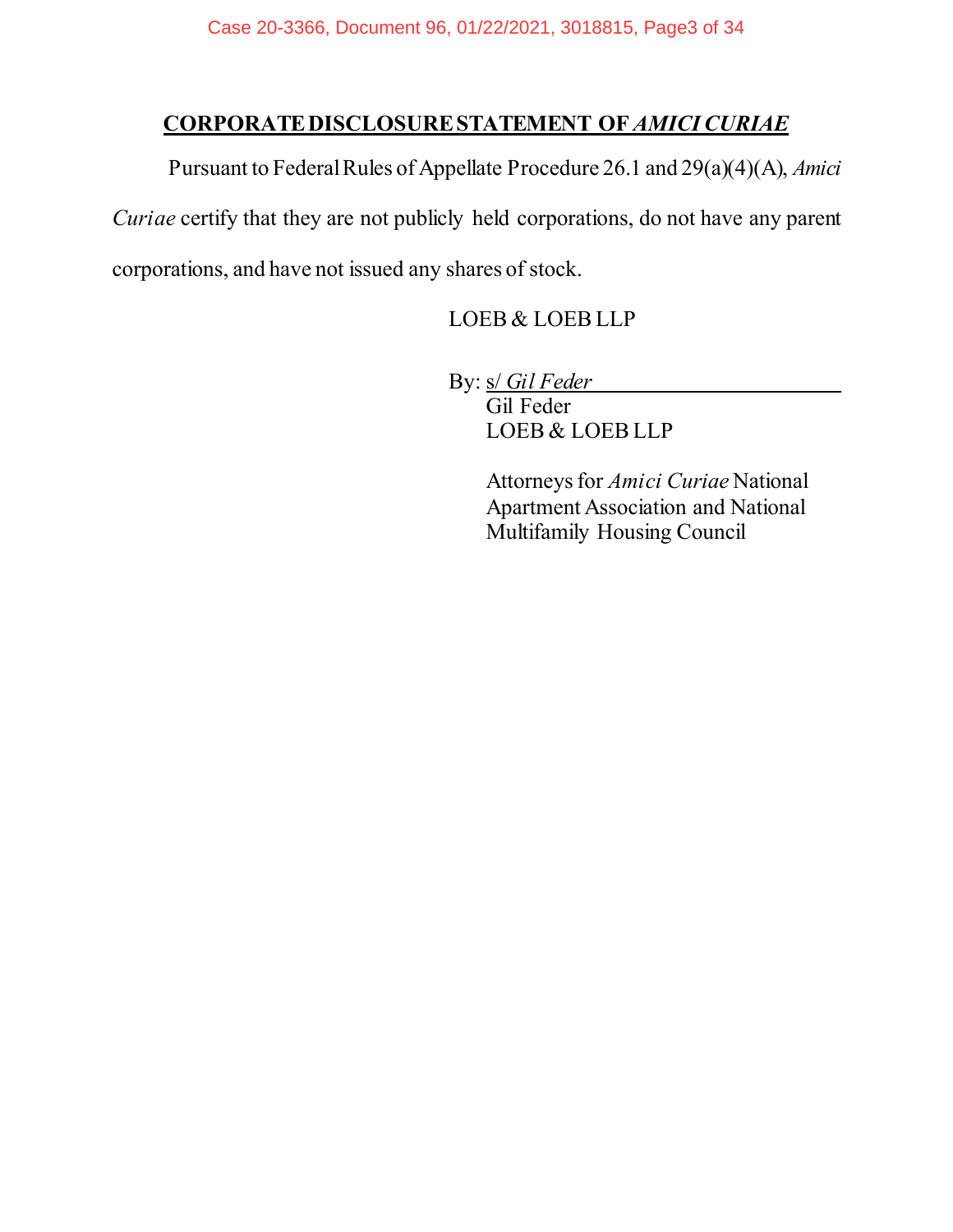# **TABLE OF CONTENTS**

# **Page(s)**

| I.   |           |                                                                                                                           |  |
|------|-----------|---------------------------------------------------------------------------------------------------------------------------|--|
|      | A.        | The HSTPA Goes Well Beyond the Prior RSL in<br>Unconstitutionally Forcing Property Owners to Subsidize                    |  |
|      |           | The RSL, Like All Rent Regulation, Requires Landlords to<br>1.<br>Subsidize Tenants and Has Additional Adverse Economic   |  |
|      |           | 2. The HSTPA Dramatically Increases the RSL's Adverse<br>Economic Consequences, Upsetting Settled Expectations 11         |  |
|      | <b>B.</b> | The District Court's Premature and Mechanical Analysis of<br>Investment-Backed Expectations Disregards the Flexibility of |  |
|      | $C$ .     | The HSTPA Unconstitutionally Fails to Compensate Property                                                                 |  |
| II.  |           | The RSL Also Effects an Unconstitutional Physical Taking Without                                                          |  |
| III. |           |                                                                                                                           |  |
|      |           |                                                                                                                           |  |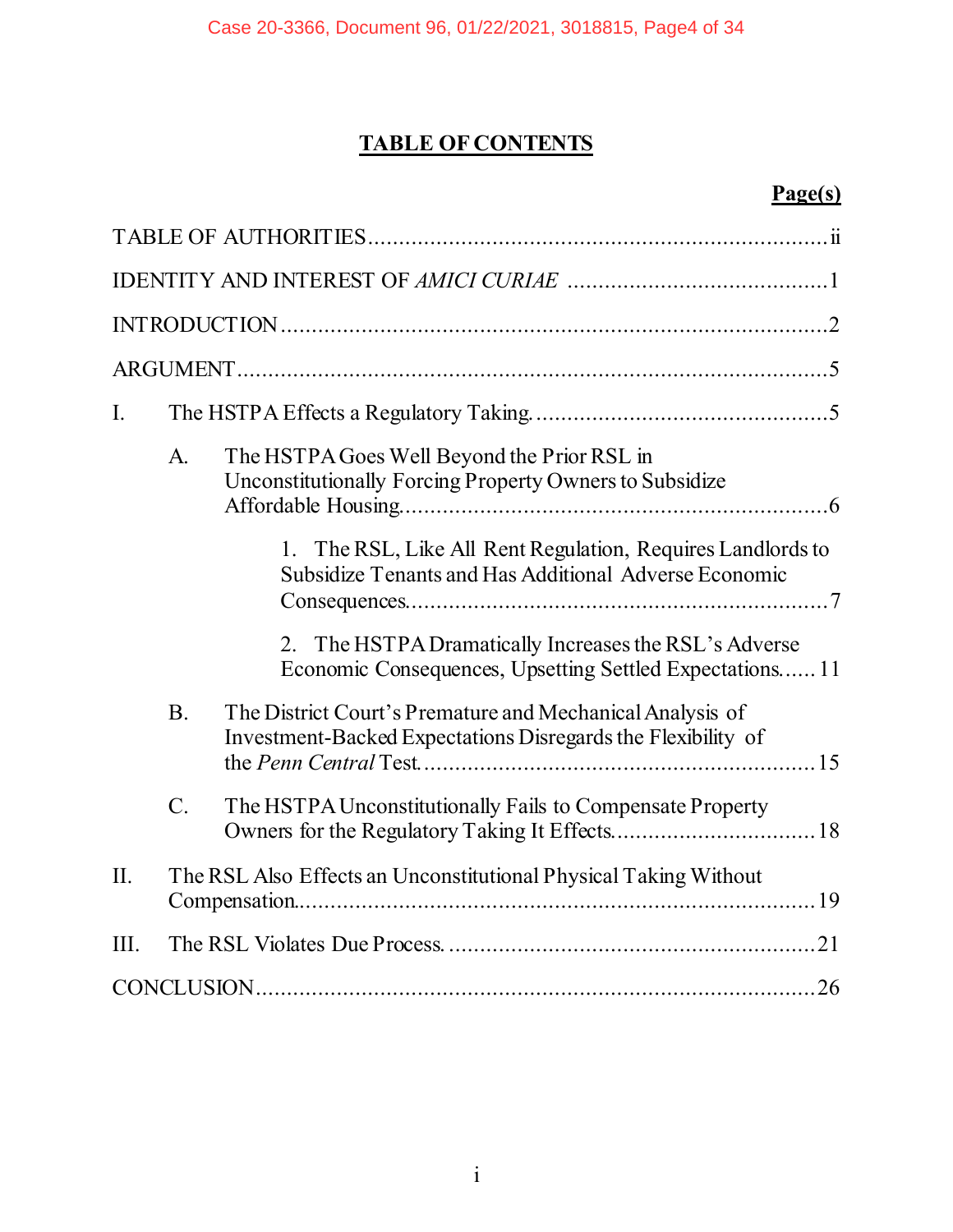# **TABLE OF AUTHORITIES**

| ٠<br>ïΩ<br>۱U<br>۰ |  |
|--------------------|--|
|                    |  |

# <span id="page-4-0"></span>**Cases**

| Armstrong v. United States,                                                                               |
|-----------------------------------------------------------------------------------------------------------|
| Cmty. Hous. Improvement Program v. City of N.Y.,<br>No. 19-cv-4087(EK)(RLM), 2020 U.S. Dist. LEXIS 181189 |
| Loretto v. Teleprompter Manhattan Catv Corp.,                                                             |
| Murry. Wisconsin,                                                                                         |
| Nollan v. Cal. Coastal Comm'n,                                                                            |
| Pa. Coal Co. v. Mahon,                                                                                    |
| Penn Central Transportation Co. v. City of New York,                                                      |
| Pennell v. San Jose,                                                                                      |
| Regina Metro. Co., LLC v. N.Y. State Div. of Hous. & Cmty. Renewal,                                       |
| In re Santiago-Monteverde,                                                                                |
| Stop the Beach Renourishment, Inc. v. Fla. Dep't of Envtl. Prot.,                                         |
| United States v. Causby,                                                                                  |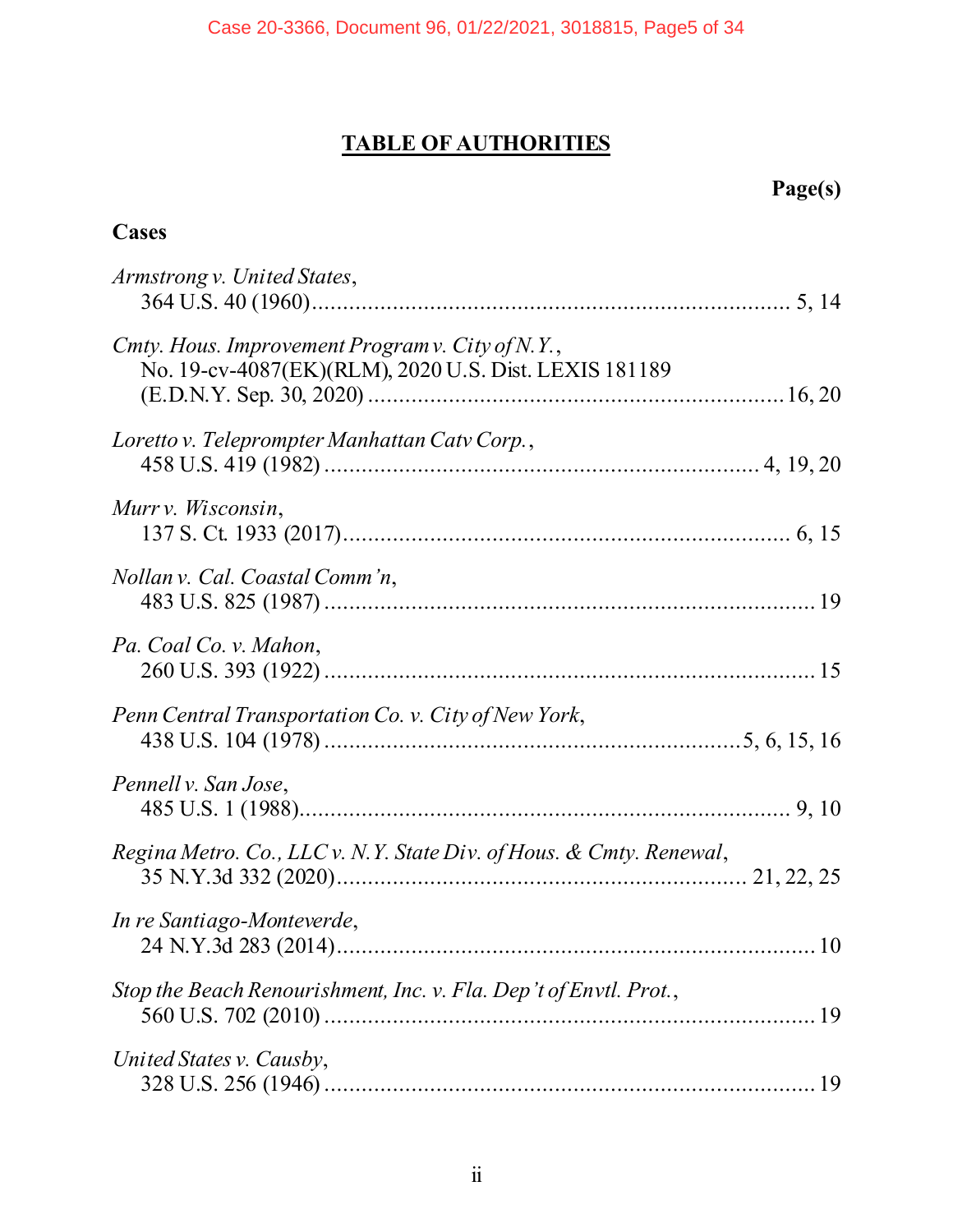| Windsor v. United States,                                                                                                                |
|------------------------------------------------------------------------------------------------------------------------------------------|
| Yee v. City of Escondido, Cal.,                                                                                                          |
| <b>Statutes</b>                                                                                                                          |
|                                                                                                                                          |
|                                                                                                                                          |
|                                                                                                                                          |
|                                                                                                                                          |
| <b>Rules and Regulations</b>                                                                                                             |
|                                                                                                                                          |
|                                                                                                                                          |
| <b>Other Authorities</b>                                                                                                                 |
| Housing Choice Vouchers Fact Sheet, U.S. DEPARTMENT OF HOUSING                                                                           |
| Jim Costello, Rent Control Is Pushing Up U.S. Apartment Cap Rates,                                                                       |
| Lisa Sturtevant, The Impacts of Rent Control: A Research Review and                                                                      |
| Michael Hendrix, <i>Issues 2020: Rent Control Does Not Make Housing</i><br>More Affordable, THE MANHATTAN INSTITUTE (Jan. 8, 2020) 8, 23 |
| Paul Krugman, Reckonings; A Rent Affair, N.Y. TIMES (June 7, 2000) 7, 8, 23                                                              |
| Peter D. Salinas, Rent Control's Last Gasp, THE MANHATTAN                                                                                |
| R.M. Alston, J.R. Kearl, and M.B. Vaughan, Is There a Consensus<br>Among Economists in the 1990s? AMERICAN ECONOMIC REVIEW,              |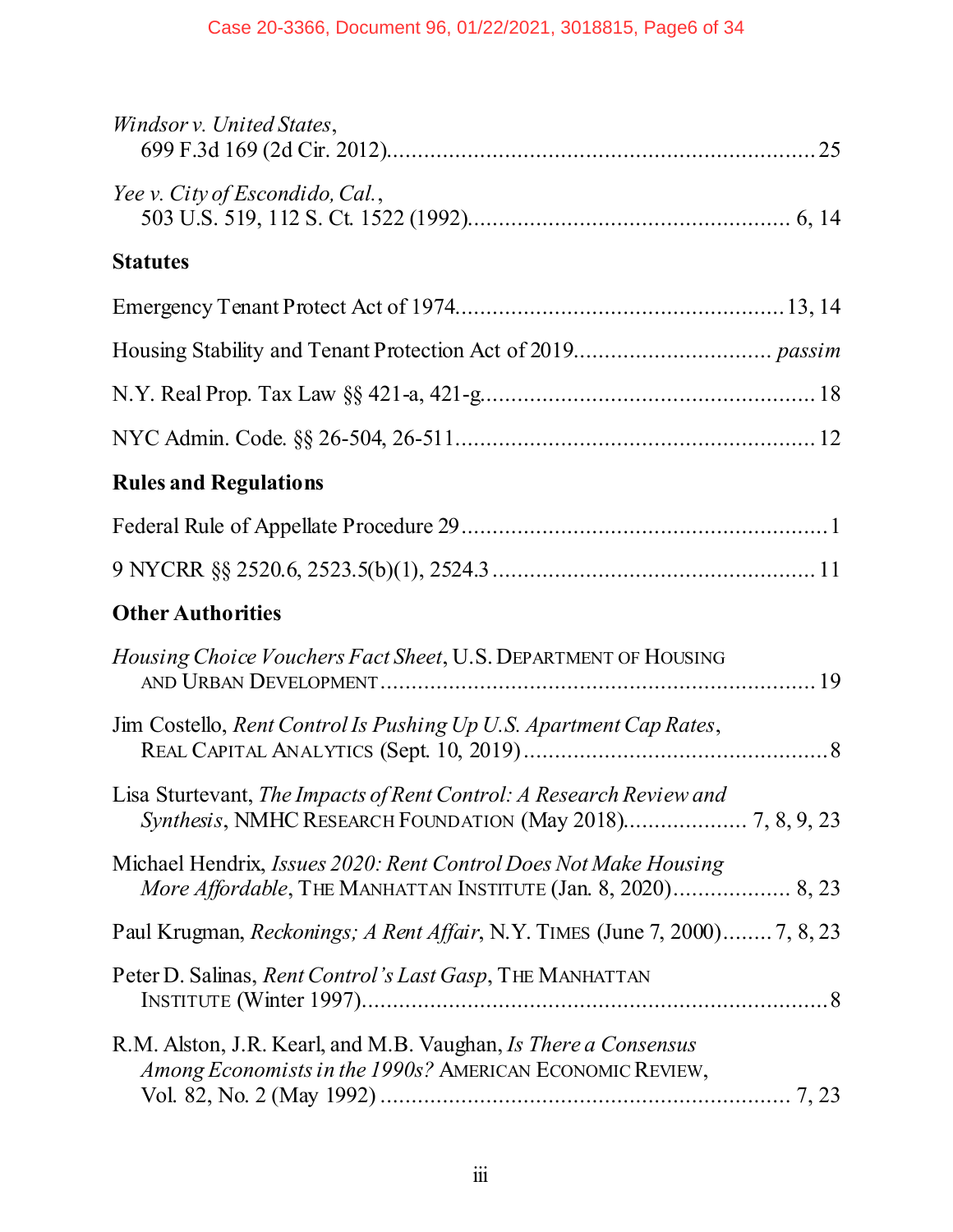| Rebecca Diamond, Tim McQuade, and Franklin Qian, The Effects of<br>Rent Control Expansion on Tenants, Landlords, and Inequality:<br>Evidence from San Francisco, AMERICAN ECONOMIC REVIEW, Vol. |  |
|-------------------------------------------------------------------------------------------------------------------------------------------------------------------------------------------------|--|
|                                                                                                                                                                                                 |  |
| Rebecca Diamond, <i>What Does Economic Evidence Tell Us About the</i>                                                                                                                           |  |
|                                                                                                                                                                                                 |  |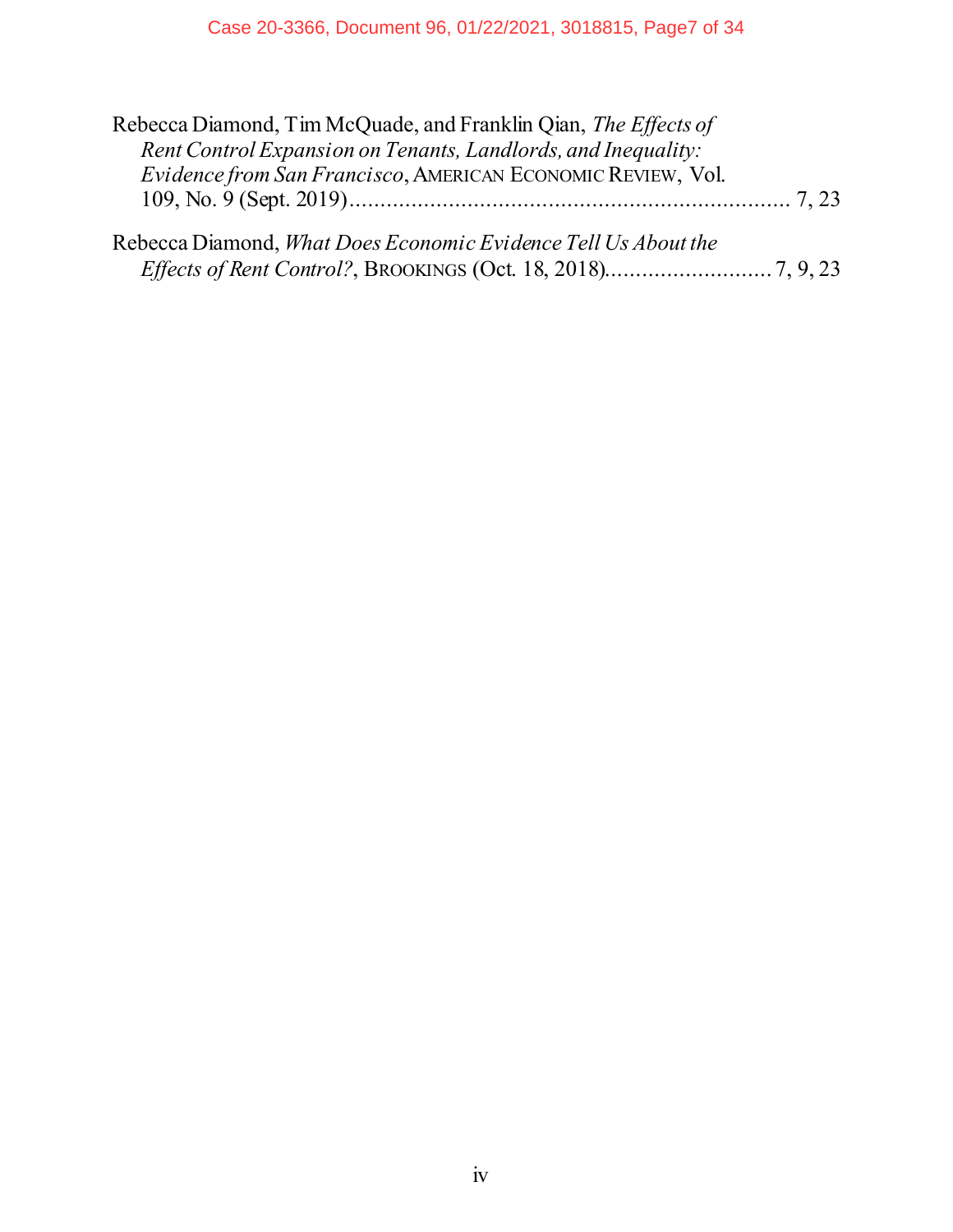### <span id="page-7-1"></span>**IDENTITY AND INTEREST OF** *AMICI CURIAE***<sup>1</sup>**

<span id="page-7-0"></span>Pursuant to Federal Rule of Appellate Procedure 29, *Amici Curiae* National Apartment Association ("NAA") and National Multifamily Housing Council ("NMHC," and together with NAA, "*Amici*") respectfully submit this brief in support of Plaintiffs-Appellants and reversal of the District Court.

NAA is a leading national advocate for quality rental housing. NAA is a federation of more than 170 state and local affiliated associations, representing more than 85,000 members responsible for more than 10 million rental units throughout the United States. NAA has members in all 50 states. NAA is the largest broadbased organization dedicated solely to rental housing. In addition to providing professional industry support and education services, NAA and its affiliated state and local associations advocate for fair governmental treatment of multifamily residential businesses nationwide.

NMHC is a Washington, DC-based, national nonprofit trade association that represents the leadership of the rental apartment industry. Its members engage in all aspects of the industry, including ownership, development, management and finance, helping to create thriving communities by providing apartment homes for

<sup>1</sup> Pursuant to Federal Rule of Appellate Procedure 29(a)(4)(E), *Amici* state that no party's counsel authored this brief in whole or in part, and no party, party's counsel, or other individual contributed money intended to fund the preparation or submission of this brief. Pursuant to Federal Rule of Appellate Procedure 29(a)(2), *Amici* file this brief with the consent of all parties.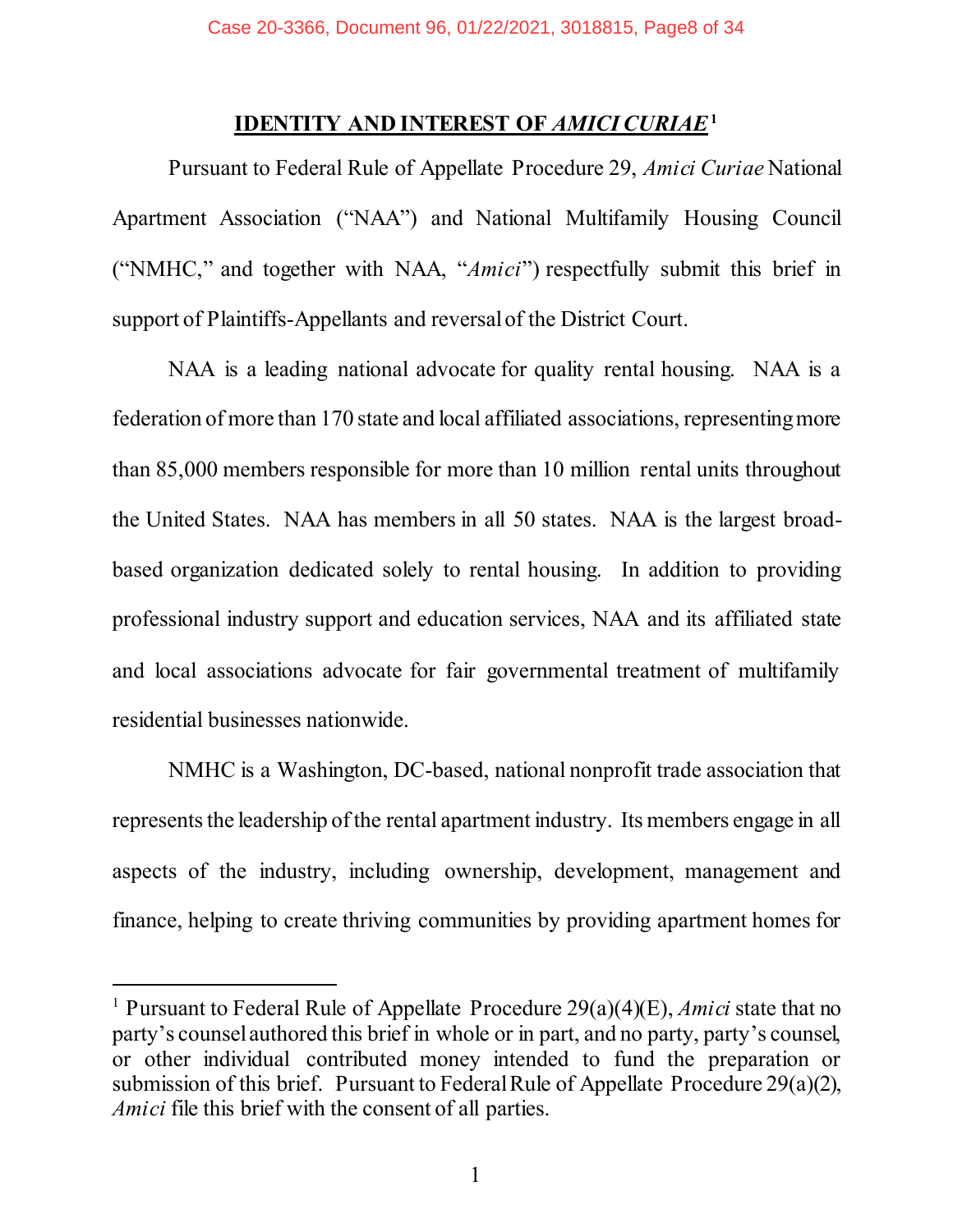### Case 20-3366, Document 96, 01/22/2021, 3018815, Page9 of 34

40 million Americans, and contributing \$3.4 trillion annually to the economy. NMHC advocates on behalf of rental housing, conducts apartment-related research, encourages the exchange of strategic business information and promotes the desirability of apartment living. Over one-third of American households rent, and over 20 million U.S. households live in an apartment home (buildings with five or more units).

NAA and NMHC have a stake in this case, not only as advocates for their members subject to the challenged amendments to New York's Rent Stabilization Laws ("RSL"), the Housing Stability and Tenant Protection Act of 2019 ("HSTPA"), but also because increasing the supply of quality rental housing nationwide is central to their missions. Because of their national perspective on rental housing markets and regulation, NAA and NMHC can provide unique and important insights for the Court in addressing and analyzing the counterproductive nature of rent control for both owners and renters, and the unconstitutionality of the HSTPA in particular.

### **INTRODUCTION**

<span id="page-8-0"></span>*Amici* are national nonprofit organizations supporting the interests of rental multifamily housing businesses. *Amici* have long studied – and their members have directly felt – the economic impact of rent regulation regimes around the country. While rent regulations have been enacted with the stated intention of providing

2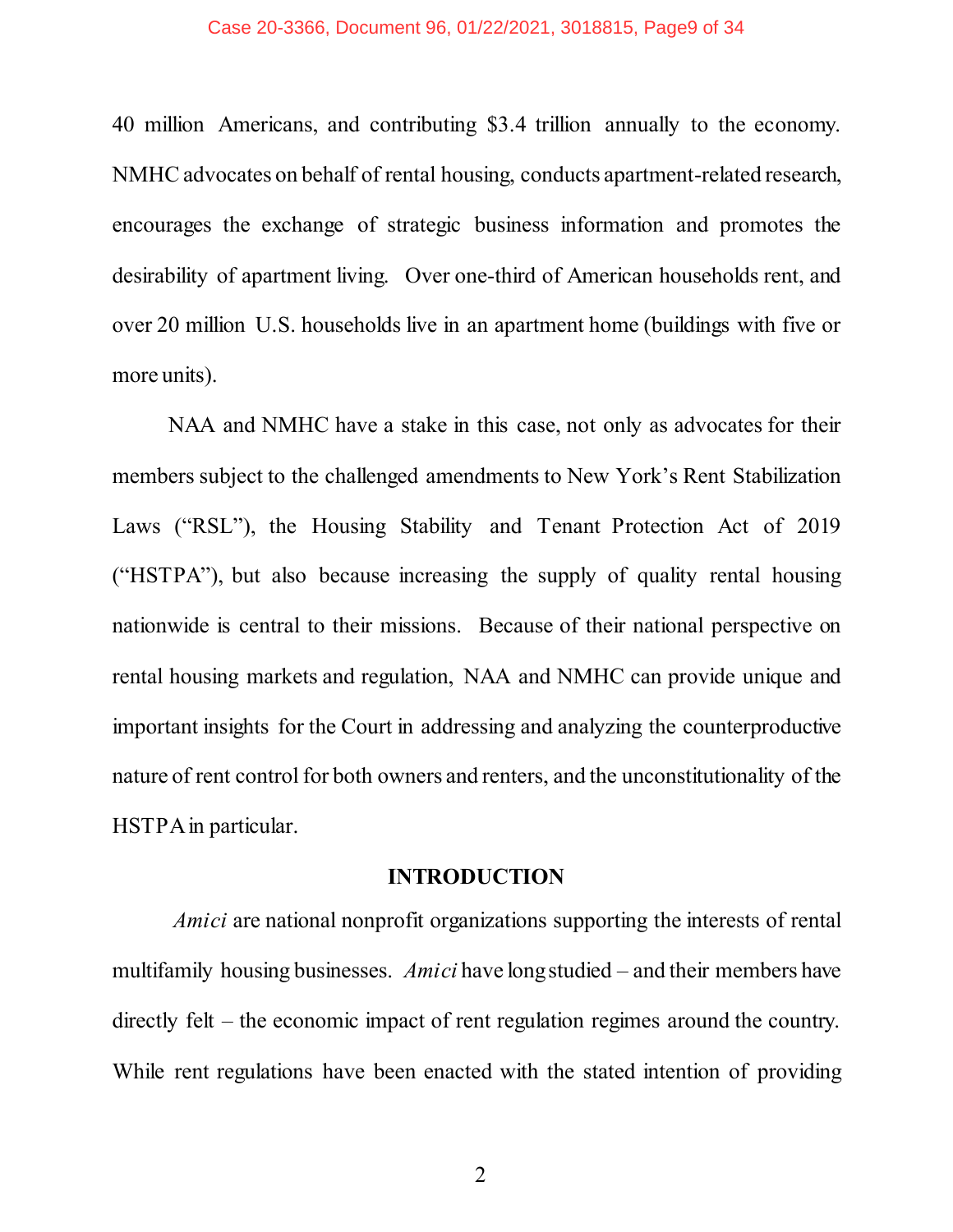### Case 20-3366, Document 96, 01/22/2021, 3018815, Page10 of 34

affordable housing to low-income renters, the consensus of leading economists from across the political spectrum is that, in practice, rent regulations are not only inefficient, but counterproductive. As Justice Scalia observed, the real reason they are adopted, rather than other measures like direct subsidies to tenants (akin to food stamps, but for housing), is one that is plainly unconstitutional: because the public subsidy conferred upon renters who are lucky enough to obtain it is paid for by a subset of private property owners, not by the government itself nor by the public at large.

New York's RSL is a prime example of these problems. But the HSTPAgoes far beyond the prior RSL, both in its counterproductive economic impact and in the value it extracts from property owners without any form of compensation. Among other things, the HSTPA, while making rent stabilization a "permanent" emergency measure, suppresses the rents of all covered units even after vacancy, eliminates allowances for increased rents to offset needed capital improvements, and eliminates the mechanisms for deregulation of certain vacant units and units with high-income occupants. In so doing, the HSTPA upends both landlords' reasonable investment expectations and the health of the rental housing market generally.

As explained below, these deep economic flaws render the HSTPA unconstitutional on multiple grounds. First, the HSTPA effects a regulatory taking of landlords' property rights for the benefit of rent subsidized tenants. The Supreme

3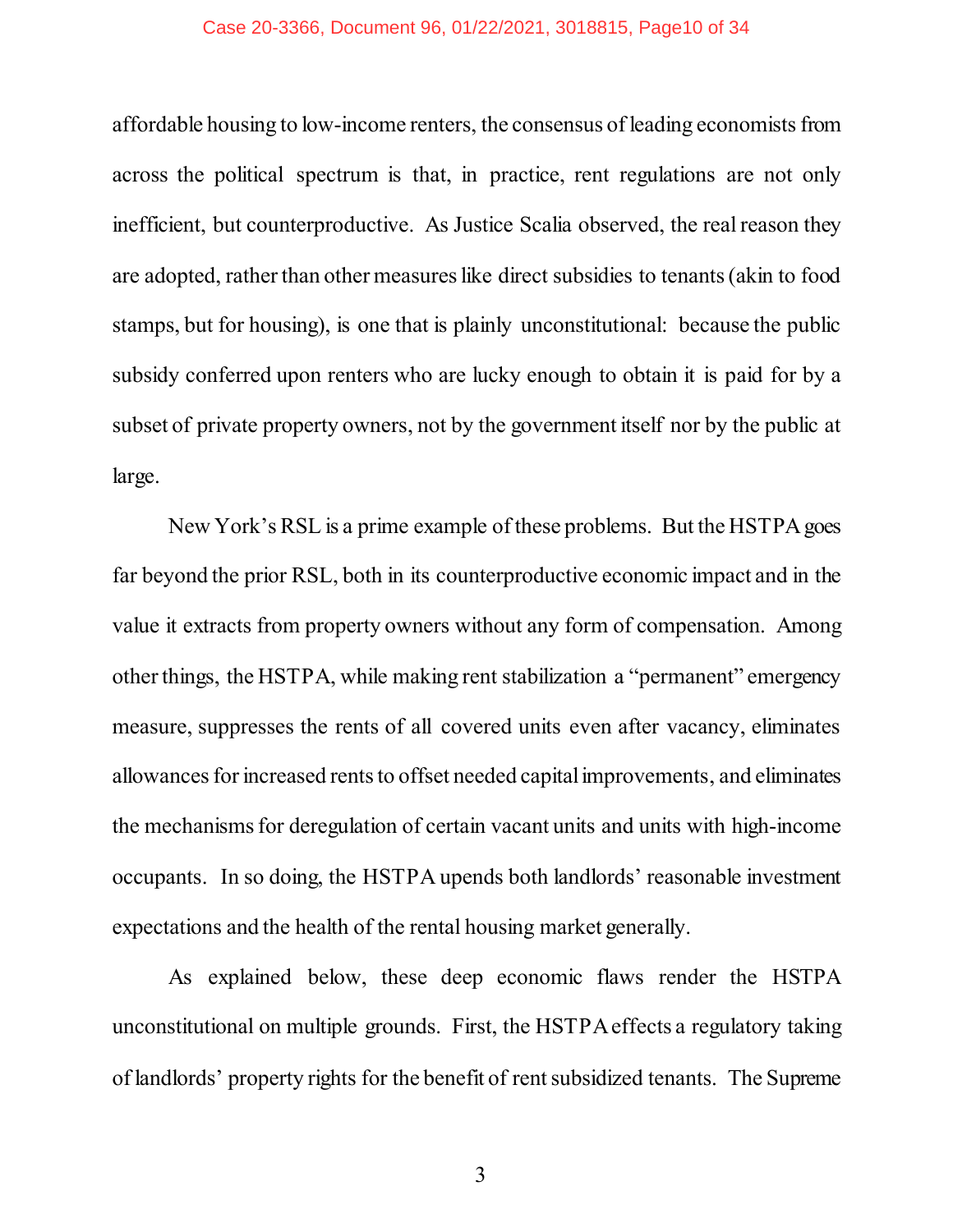### Case 20-3366, Document 96, 01/22/2021, 3018815, Page11 of 34

Court has held that the regulatory taking analysis is flexible and fact-based, and takes into account factors such as the economic impact of the regulation and the extent to which the regulation has interfered with the property owners' investment-based expectations. At an absolute minimum, the landlords in this case have met their pleading burden under this standard. The District Court, in dismissing the case, boiled down these complex, fact-specific considerations to the sole question of what law was in place at the time a given landlord purchased its property. This was unquestionably inconsistent with the Supreme Court's guidance on these issues, and had that guidance been faithfully applied, Plaintiffs-Appellants at a minimum should have had an opportunity to pursue their claims to trial.

<span id="page-10-0"></span>Plaintiffs-Appellants also credibly alleged that the HSTPA effects a physical taking. In fact, multiple aspects of the HSTPA effect physical takings far beyond those the Supreme Court has recognized as unconstitutional in cases such as *Loretto v. Teleprompter Manhattan Catv Corp.* and *Nollan v. California Coastal Commission*, which dealt with intrusions far less invasive and far more transient than those produced by the HSTPA.

Finally, Plaintiffs-Appellants credibly alleged that the HSTPA deprives regulated landlords of their property without due process of law. The New York Court of Appeals, in *Regina Metropolitan Co., LLC v. New York State Division of Housing and Community Renewal*, has already recognized that certain aspects of the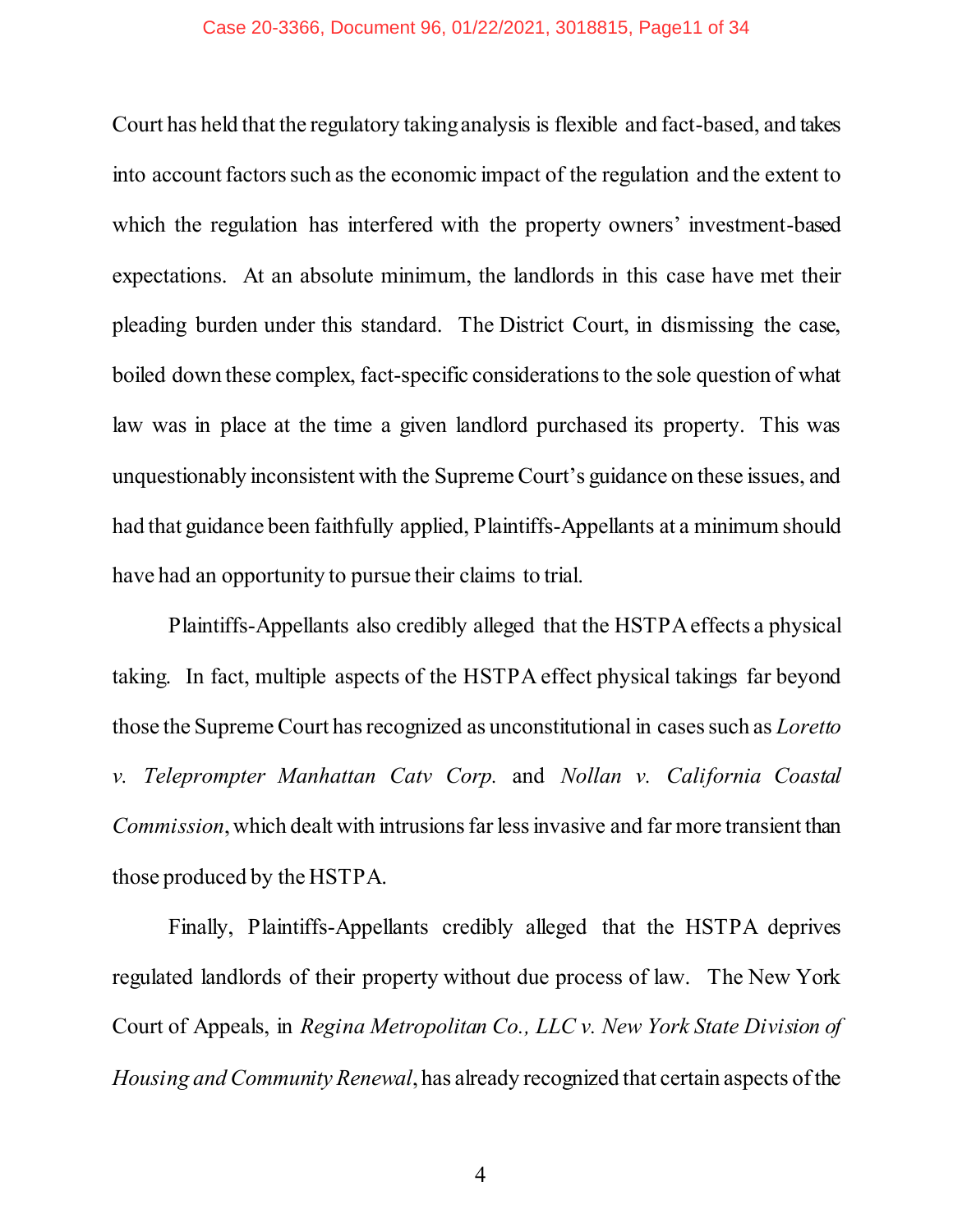HSTPA violate due process. Other aspects of the HSTPA, too, have no rational justification whatsoever, or are in no way rationally related to their purported goals. Making permanent a previously temporary regulatory scheme, for instance, in no way supports a transition back to a market system – an express purpose of the RSL.

In sum, a careful analysis shows the HSTPA to violate both the Takings Clause and the Due Process Clause of the U.S. Constitution – or at a minimum compels the conclusion that Plaintiffs-Appellants should be allowed to prove that it does. The District Court's decision should therefore be reversed.

### **ARGUMENT**

### <span id="page-11-1"></span><span id="page-11-0"></span>**I. The HSTPA Effects a Regulatory Taking.**

The guiding principle when engaging in takings analysis is that the Takings Clause bars "Government from forcing some people alone to bear public burdens which, in all fairness should be borne by the public as a whole."<sup>2</sup> Although there are several theories under which a taking may be demonstrated, the one most applicable to New York's enactment of the HSTPA derives from the multi-factor test established by the Supreme Court in *Penn Central TransportationCo. v. City of New York*. 3

<span id="page-11-3"></span>The *Penn Central* inquiry is a flexible "fairness" test, under which a

<span id="page-11-2"></span><sup>2</sup> *Armstrong v. United States*, 364 U.S. 40, 49 (1960).

<sup>3</sup> 438 U.S. 104 (1978).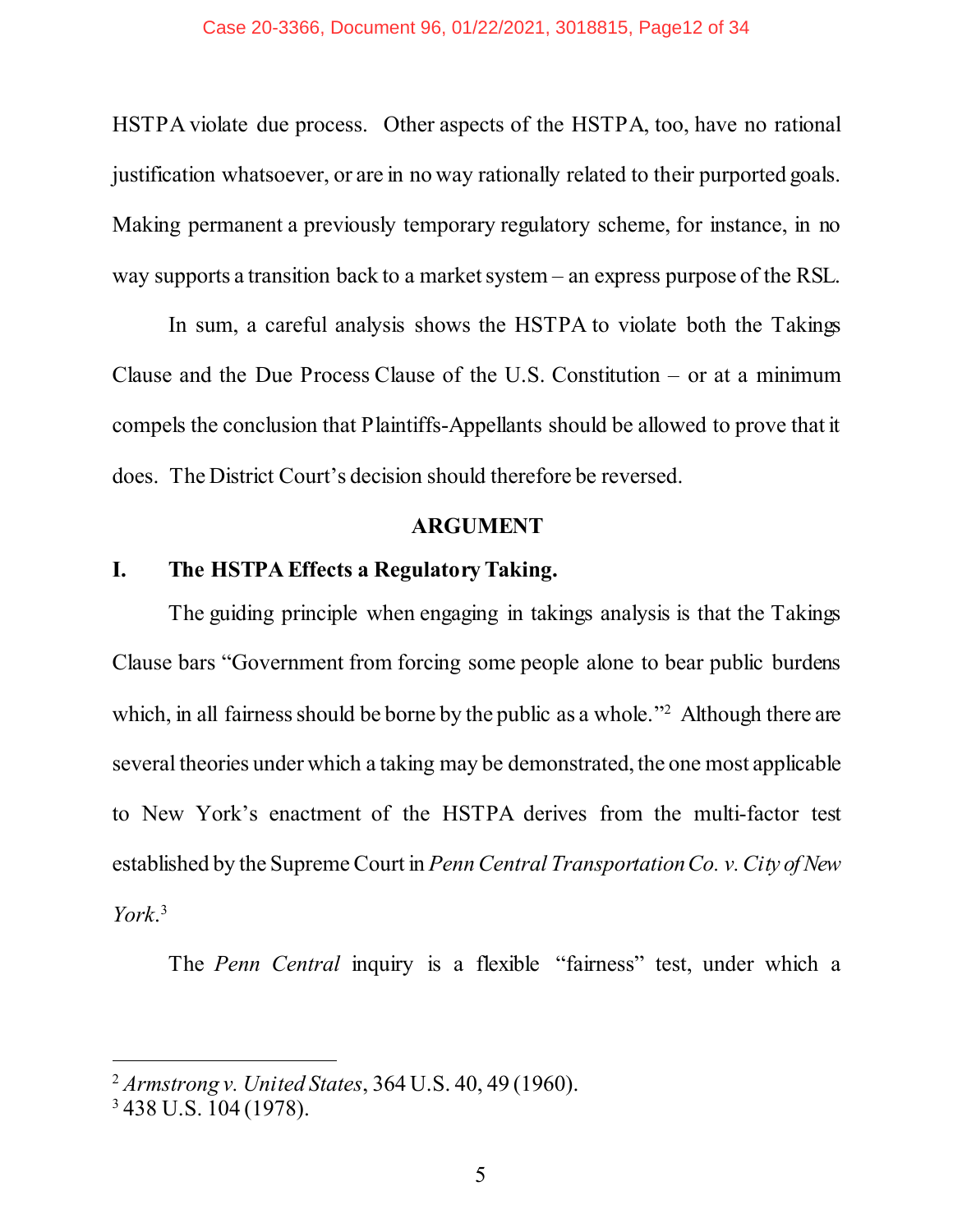### Case 20-3366, Document 96, 01/22/2021, 3018815, Page13 of 34

regulatory taking will be found "if considerations such as the purpose of the regulation or the extent to which it deprives the owner of the economic use of the property suggest that the regulation has unfairly singled out the property owner to bear a burden that should be borne by the public as a whole."<sup>4</sup> Building upon the "several factors that have particular significance,"<sup>5</sup> the Supreme Court has explicated that the complex of factors includes: (1) the economic impact of the regulation on the claimant; (2) the extent to which the regulation has interfered with distinct investment-backed expectations; and (3) the character of the governmental action.6

### <span id="page-12-0"></span>A. The HSTPA Goes Well Beyond the Prior RSL in Unconstitutionally Forcing Property Owners to Subsidize Affordable Housing.

Because *Penn Central* explicitly recognizes that the economic impact of the regulation is a central component of the regulatory taking analysis, in order to understand why the HSTPA effects a regulatory taking even if prior iterations of the RSL did not, it is helpful to appreciate the economic effects of rent regulations generally, and then consider how drastically the HSTPA changed those economic effects from what they had been under the prior RSL.

<span id="page-12-3"></span><sup>4</sup> *Yee v. City of Escondido, Cal.*, 503 U.S. 519, 523, 112 S. Ct. 1522 (1992).

<span id="page-12-2"></span><sup>5</sup> *Penn Central*, 438 U.S. at 124.

<span id="page-12-1"></span><sup>6</sup> *Murr v. Wisconsin*, 137 S. Ct. 1933, 1943 (2017) (citing *Palozzo v. Rhode Island*, 533 U.S. 606 (2001)).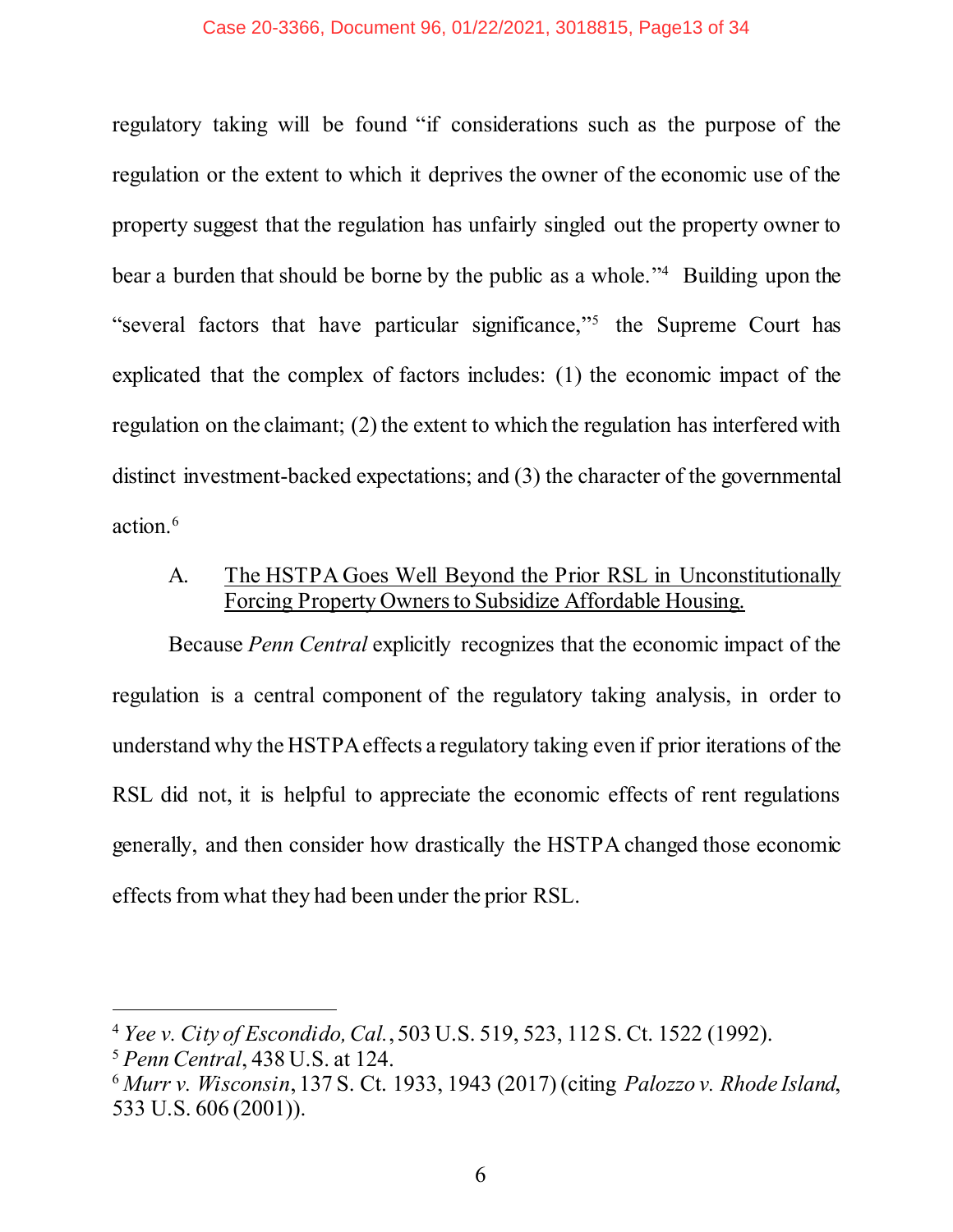1. The RSL, Like All Rent Regulation, Requires Landlords to Subsidize Tenants and Has Additional Adverse Economic Consequences.

<span id="page-13-0"></span>Rarely do economists from across the political spectrum agree on public policy – but rent regulation is one of the few subjects that bridges the divide. According to a poll of economists by the American Economic Review, a resounding 93% agreed that "a ceiling on rents reduces the quantity and quality of housing available."7 Rent regulatory measures like the RSL are counterproductive to their intended goals in a number of ways and, in practice, usually do more harm than good.

Although rent regulations are often justified as a means to address affordable housing shortages, they actually exacerbate the issue by *decreasing* the housing supply and making apartment housing *less* affordable.<sup>8</sup> Price controls on rents negatively impact the housing market by discouraging the construction of new

<span id="page-13-4"></span><span id="page-13-3"></span><span id="page-13-2"></span><span id="page-13-1"></span><sup>7</sup> R.M. Alston, J.R. Kearl, and M.B. Vaughan, *Is There a Consensus Among Economists in the 1990s?*, AMERICAN ECONOMIC REVIEW, Vol. 82, No. 2 (May 1992); *see* Paul Krugman, *Reckonings; A Rent Affair*, N.Y.TIMES (June 7, 2000). <sup>8</sup> *See* Rebecca Diamond, Tim McQuade, and Franklin Qian, *The Effects of Rent Control Expansion on Tenants, Landlords, and Inequality: Evidence from San Francisco*, AMERICAN ECONOMIC REVIEW, Vol. 109, No. 9 (Sept. 2019); Rebecca Diamond, *What Does Economic Evidence Tell Us About theEffects of Rent Control?* BROOKINGS (Oct. 18, 2018); Lisa Sturtevant, *The Impacts of Rent Control: A Research Review and Synthesis*, NMHC RESEARCH FOUNDATION (May 2018), **[https://www.nmhc.org/globalassets/knowledge-library/rent-control-literature](https://www.nmhc.org/globalassets/knowledge-library/rent-control-literature-review-final2.pdf)[review-final2.pdf](https://www.nmhc.org/globalassets/knowledge-library/rent-control-literature-review-final2.pdf)**.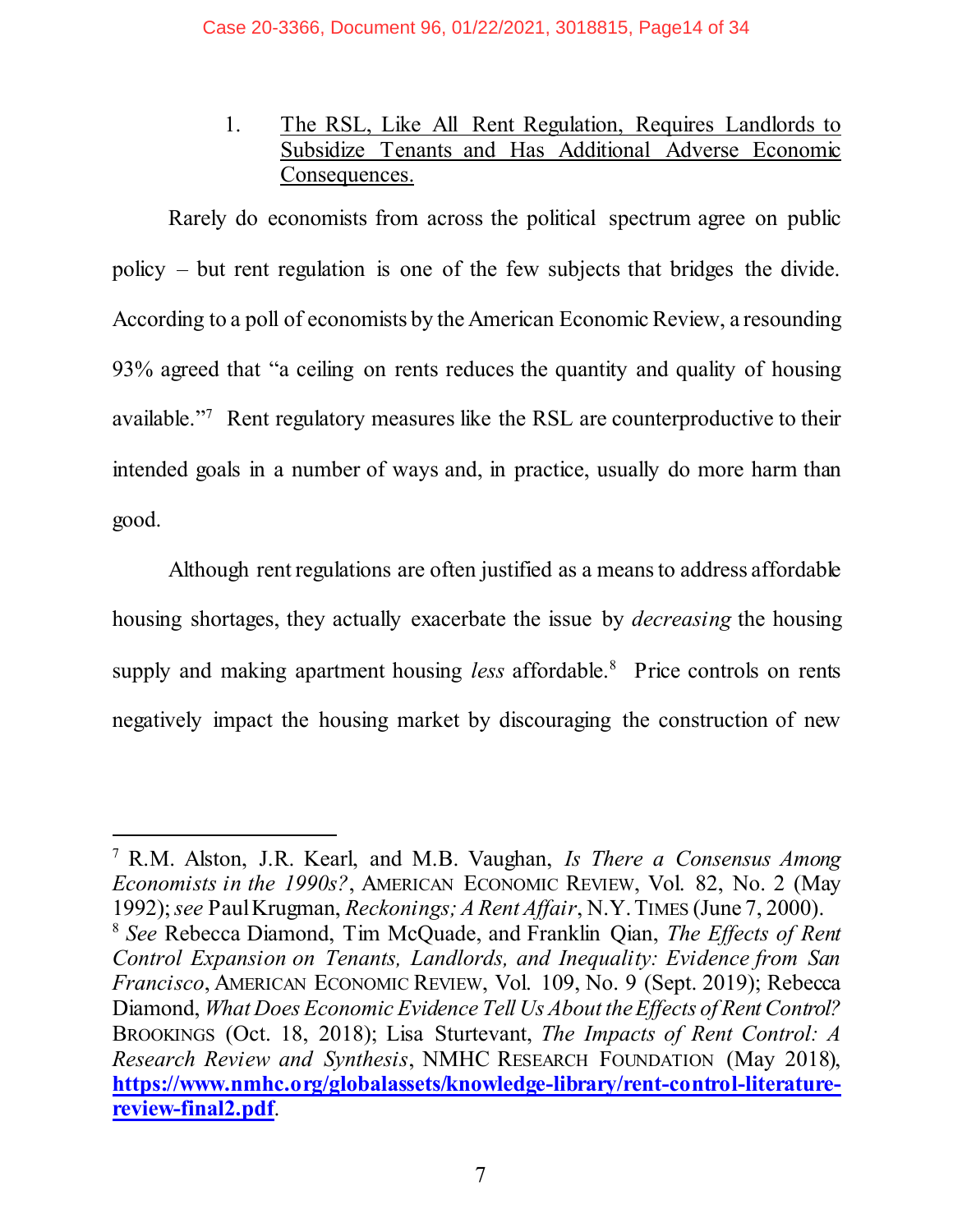housing and expediting the deterioration and loss of existing housing.<sup>9</sup> Developers and property owners respond to economic incentives as any other businesses would, and in rent regulation they see a policy that cuts deeply into the profitability of rental properties. Developers are thus discouraged from building new apartments which may become subject to such regulations, and, more importantly in the context of New York's RSL, property owners are discouraged from investing in the quality and maintenance of their rent regulated properties, causing decay to existing housing stock.10 It takes only a rudimentary understanding of economics to foresee that fewer new rental units, combined with the degradation of existing rent-regulated units, will significantly increase the price of existing unregulated units. This harms both the general population of potential renters, who cannot access regulated units

<span id="page-14-2"></span><span id="page-14-0"></span><sup>9</sup> *See* Jim Costello, *Rent Control Is Pushing Up U.S. Apartment Cap Rates*, REAL CAPITAL ANALYTICS (Sept. 10, 2019), **[https://www.rcanalytics.com/rent-control](https://www.rcanalytics.com/rent-control-apartment-pricing/)[apartment-pricing/](https://www.rcanalytics.com/rent-control-apartment-pricing/)**; Lisa Sturtevant, *The Impacts of Rent Control: A Research Review and Synthesis*, NMHC RESEARCH FOUNDATION (May 2018), **[https://www.nmhc.org/globalassets/knowledge-library/rent-control-literature](https://www.nmhc.org/globalassets/knowledge-library/rent-control-literature-review-final2.pdf)[review-final2.pdf](https://www.nmhc.org/globalassets/knowledge-library/rent-control-literature-review-final2.pdf)**; Paul Krugman, *Reckonings; A Rent Affair*, N.Y. TIMES (June 7, 2000); Peter D. Salinas, *Rent Control's Last Gasp*, THE MANHATTAN INSTITUTE (Winter 1997), **[https://www.city-journal.org/html/rent-control%E2%80%99s](https://www.city-journal.org/html/rent-control%E2%80%99s-last-gasp-11951.html)[last-gasp-11951.html](https://www.city-journal.org/html/rent-control%E2%80%99s-last-gasp-11951.html)**. <sup>10</sup> *See* Michael Hendrix, *Issues 2020: Rent Control Does Not Make Housing More Affordable*, THE MANHATTAN INSTITUTE (Jan. 8, 2020), **[https://www.manhattan](https://www.manhattan-institute.org/issues-2020-rent-control-does-not-make-housing-more-affordable)[institute.org/issues-2020-rent-control-does-not-make-housing-more](https://www.manhattan-institute.org/issues-2020-rent-control-does-not-make-housing-more-affordable)[affordable](https://www.manhattan-institute.org/issues-2020-rent-control-does-not-make-housing-more-affordable);** Lisa Sturtevant, *The Impacts of Rent Control: A Research Review and Synthesis*, NMHC RESEARCH FOUNDATION (May 2018), **[https://www.nmhc.org/globalassets/knowledge-library/rent-control-literature-](https://www.nmhc.org/globalassets/knowledge-library/rent-control-literature-review-final2.pdf)**

<span id="page-14-1"></span>**[review-final2.pdf](https://www.nmhc.org/globalassets/knowledge-library/rent-control-literature-review-final2.pdf)**; Paul Krugman, *Reckonings; A Rent Affair*, N.Y. TIMES (June 7, 2000).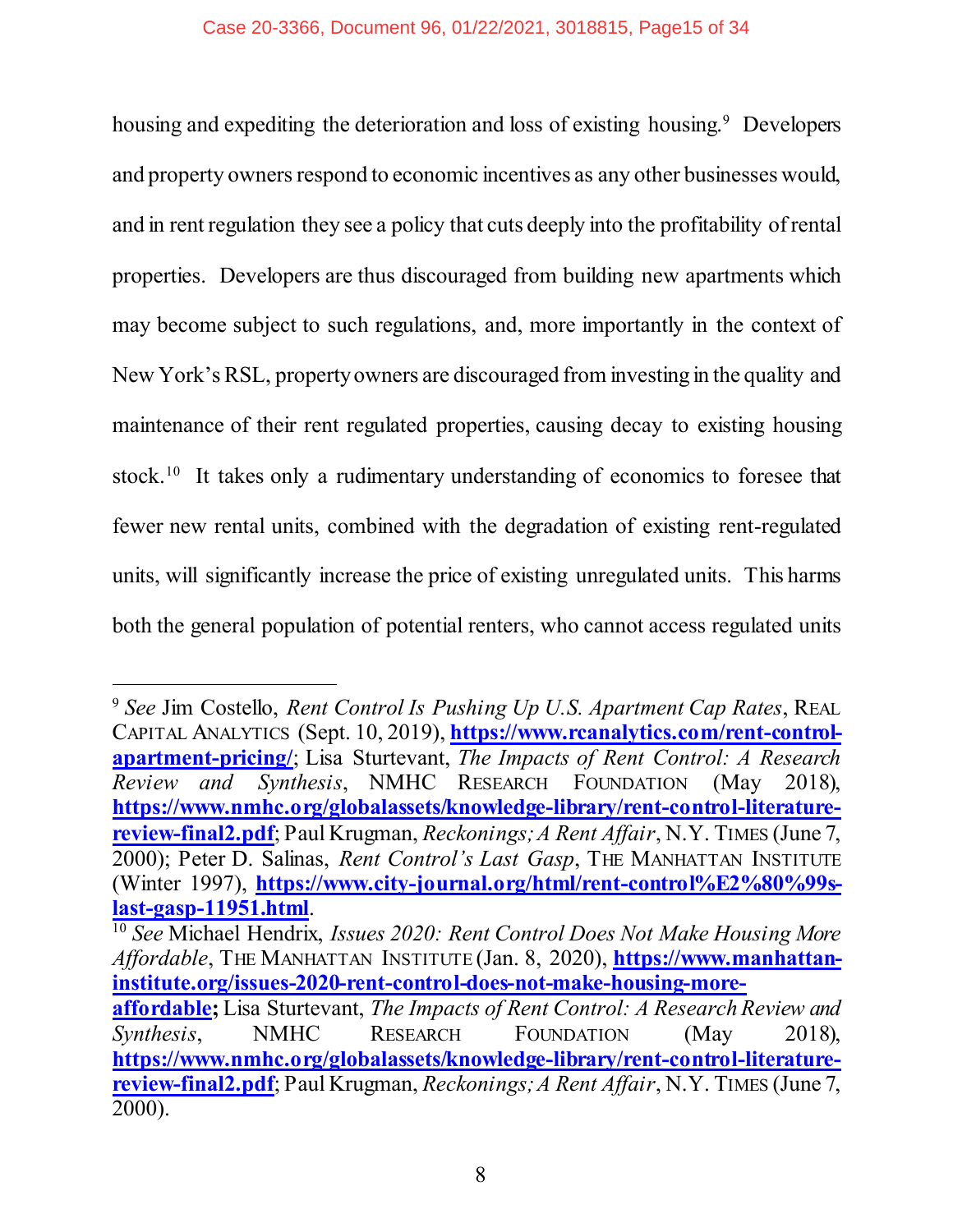### Case 20-3366, Document 96, 01/22/2021, 3018815, Page16 of 34

and may be priced out of the unregulated rental market, and landlords, who not only bear the direct costs of the rental subsidies but also bear the indirect costs, since a smaller housing market means fewer opportunities for income. 11

Nevertheless, rent regulation like the RSL remains politically popular because it hides some of these costs and shifts others from the public to private landlords. Justice Scalia explained the problem in dissent in *Pennell v. San Jose*: "The traditional manner in which American government has met the problem of those who cannot pay reasonable prices for privately sold necessities – a problem caused by the society at large – has been the distribution to such persons of funds raised from the public at large through taxes, either in cash (welfare payments) or in goods (public housing, publicly subsidized housing, and food stamps)."<sup>12</sup> Yet, ineffective rent control measures such as the RSL persist because they do not require the same level of public funding as the traditional, more effective measures to which Justice Scalia

<sup>&</sup>lt;sup>11</sup> Economists generally agree that rent regulation schemes have other negative consequences as well. As property decays, property values decline, and since fewer new units are created, municipal governments end up collecting less in property taxes than they otherwise would. And rent-regulated tenants sometimes suffer significant nonmonetary harms, such as staying in units that are too small (or too large) for their families, or in decaying units, out of fear of losing a significant subsidy. *See* Rebecca Diamond, *What Does Economic Evidence Tell Us About the Effects of Rent Control?* BROOKINGS (Oct. 18, 2018); Lisa Sturtevant, *The Impacts of Rent Control: A Research Review and Synthesis*, NMHCRESEARCH FOUNDATION (May 2018), **[https://www.nmhc.org/globalassets/knowledge-library/rent](https://www.nmhc.org/globalassets/knowledge-library/rent-control-literature-review-final2.pdf)[control-literature-review-final2.pdf](https://www.nmhc.org/globalassets/knowledge-library/rent-control-literature-review-final2.pdf)**.

<span id="page-15-0"></span> $\frac{12485 \text{ U.S. } 1, 20-21, (1988) \text{ (Scalia, J. concurring in part and dissenting in part).}$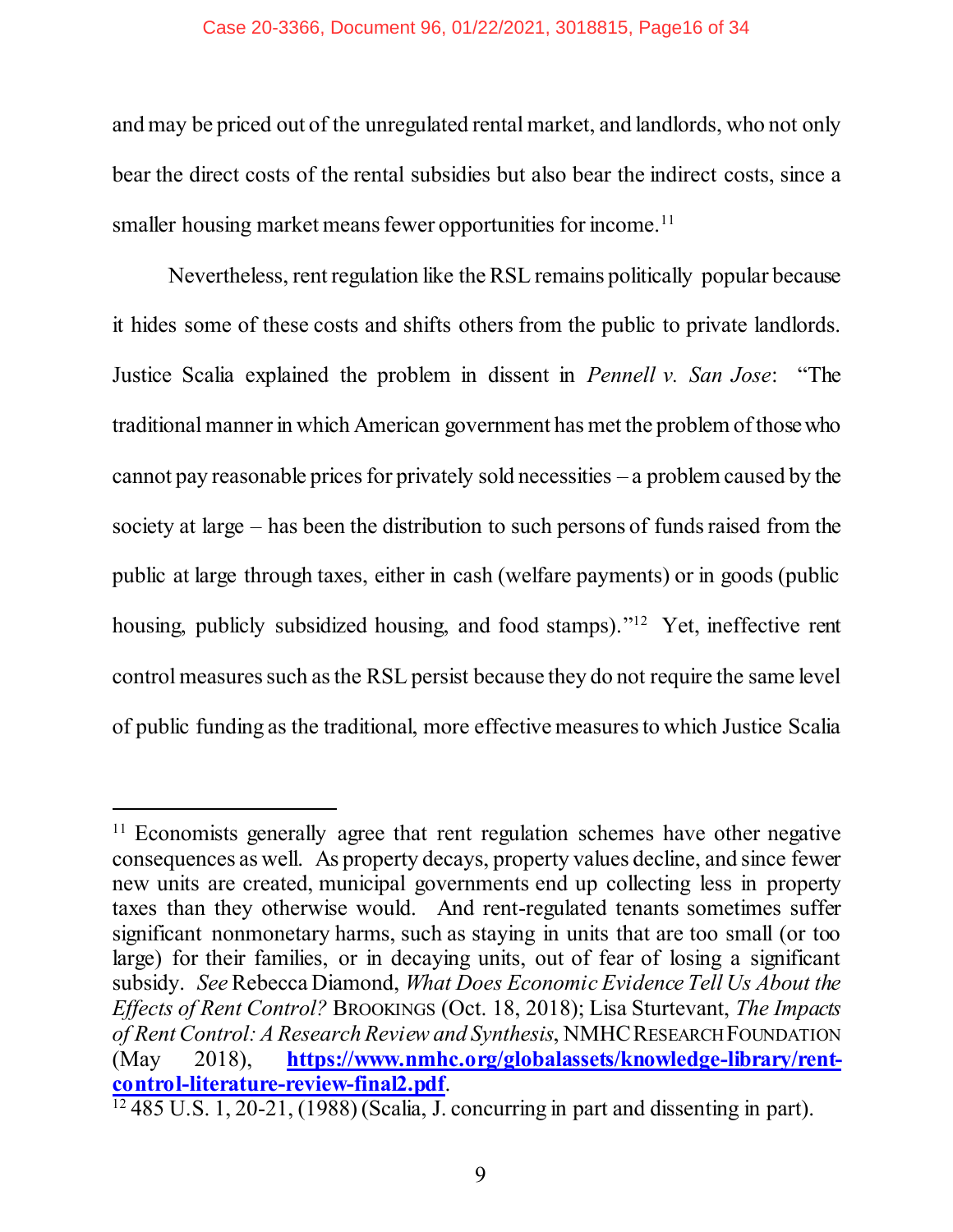### Case 20-3366, Document 96, 01/22/2021, 3018815, Page17 of 34

referred. This reveals the true nature of the RSL – a public subsidy forced onto the backs of a limited group of private property owners.

As Justice Scalia further explained, "[t]he politically attractive feature of regulation is not that it permits wealth transfers to be achieved that could not be achieved otherwise; but rather that it permits them to be achieved 'off budget,' with relative invisibility and thus relative immunity from normal democratic processes."<sup>13</sup> New York has conceded the "public subsidy" nature of the RSL through the HSTPA, which itself states that the justification for the wholesale repeal of the decontrol provisions, among other enactments, includes "the loss of vital and irreplaceable affordable housing for working persons and families."14 Moreover, the New York Court of Appeals held in *In re Santiago-Monteverde*, that, under New York's Debtor and Creditor Law, any rent-regulated tenancy must be considered a "local public assistance benefit."15 The Court of Appeals unequivocally noted that, while the RSL provides "a benefit *conferred* by the government," it does not "provide a benefit *paid for* by the government<sup>[1]</sup><sup>"16</sup> As explained further below, this stands in stark contrast to New York's acceptance and distribution of federal funds to private owners in the unregulated rental market as a means of subsidizing the housing costs of low-income

<sup>13</sup> *Id*. at 22.

<sup>&</sup>lt;sup>14</sup> Housing Stability and Tenant Protection Act of 2019, L 2019, ch 36, Part D, § 1. <sup>15</sup> 24 N.Y.3d 283, 289 (2014).

<sup>16</sup> *Id.* at 291 (emphasis in original).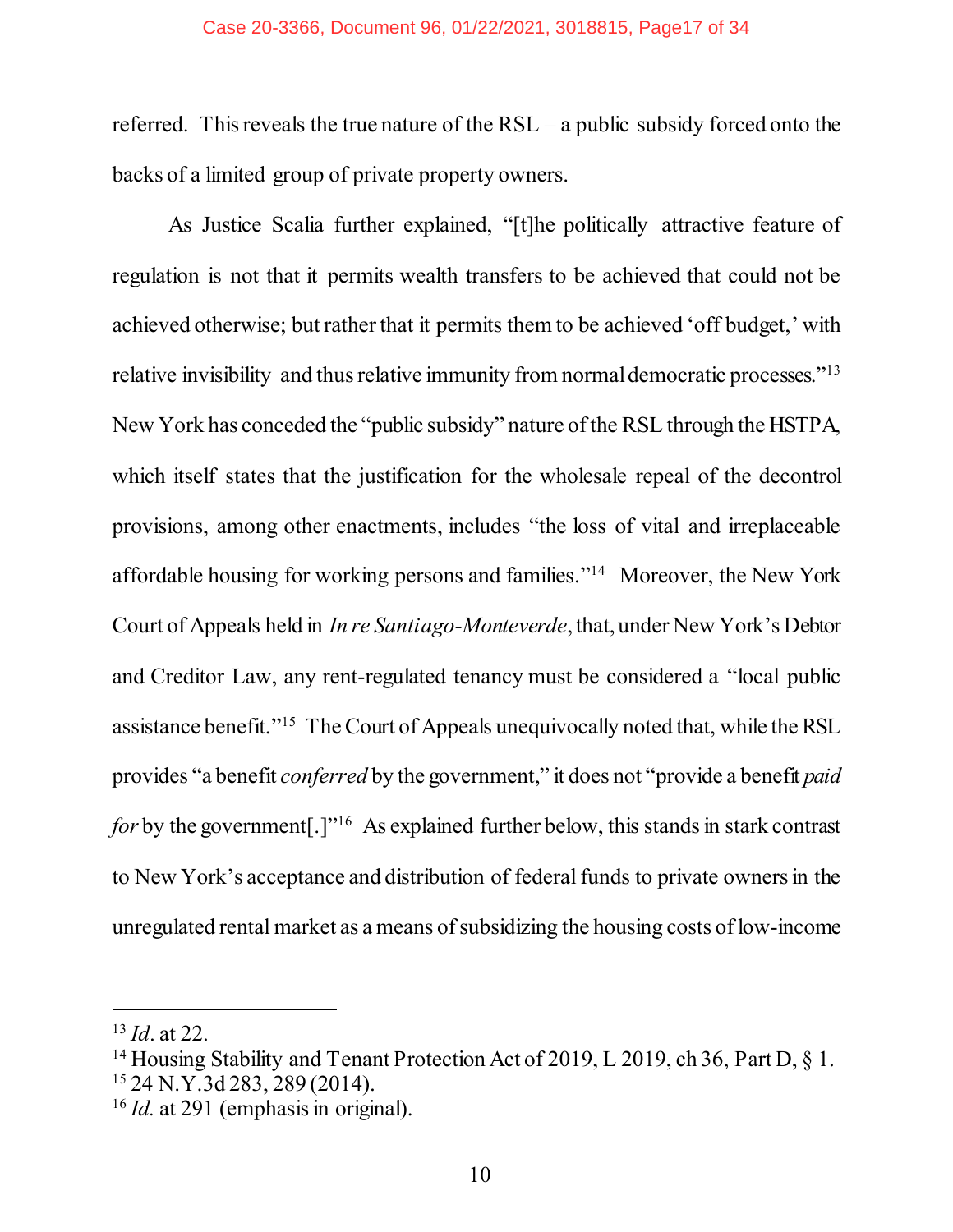### Case 20-3366, Document 96, 01/22/2021, 3018815, Page18 of 34

<span id="page-17-0"></span>families, the elderly, and the disabled.

### 2. The HSTPA Dramatically Increases the RSL's Adverse Economic Consequences, Upsetting Settled Expectations.

The problems described above existed under the prior RSL framework, but they are radically exacerbated under the HSTPA. Put simply, the HSTPA includes provisions that sweepingly reset landlords' economic incentives and expectations.

As an example, the HSTPA contains multiple provisions which, cumulatively, have the practical effect of providing most existing tenants and, now, vacant units with permanent extensions of rental rates frozen in the past. The RSL already effectively allowed current tenants to renew their leases indefinitely and granted tenants succession rights to their rent-regulated units.<sup>17</sup> But those tenants' "deals" are now rendered permanent even after the tenants or their successors vacate, as possibilities for increasing rents on vacancy have been stripped away (with the exception of trivial renewal increases).<sup>18</sup> Similarly, landlords were already prohibited from evicting tenants in most circumstances. <sup>19</sup> But under the HSTPA, landlords' rights in eviction and other proceedings are significantly curtailed,<sup>20</sup> and courts are empowered to grant tenants a 12-month stay of any eviction<sup>21</sup> – thus

<span id="page-17-1"></span><sup>17</sup> *See* Admin. Code of the City of N.Y. § 26-511(c)(9); 9 NYCRR §§ 2520.6,  $2523.5(b)(1)$ .

<sup>18</sup> *See* HSTPA, L 2019, ch 36, Parts B, C.

<sup>19</sup> *See* Admin. Code of the City of N.Y. § 26-408(a); 9 NYCRR §§ 2524.3.

<sup>20</sup> *See* HSTPA, L 2019, ch 36, Part M, §§ 6, 8, 10, 13, 24.

<sup>21</sup> HSTPA, L 2019, ch 36, Part M, § 21.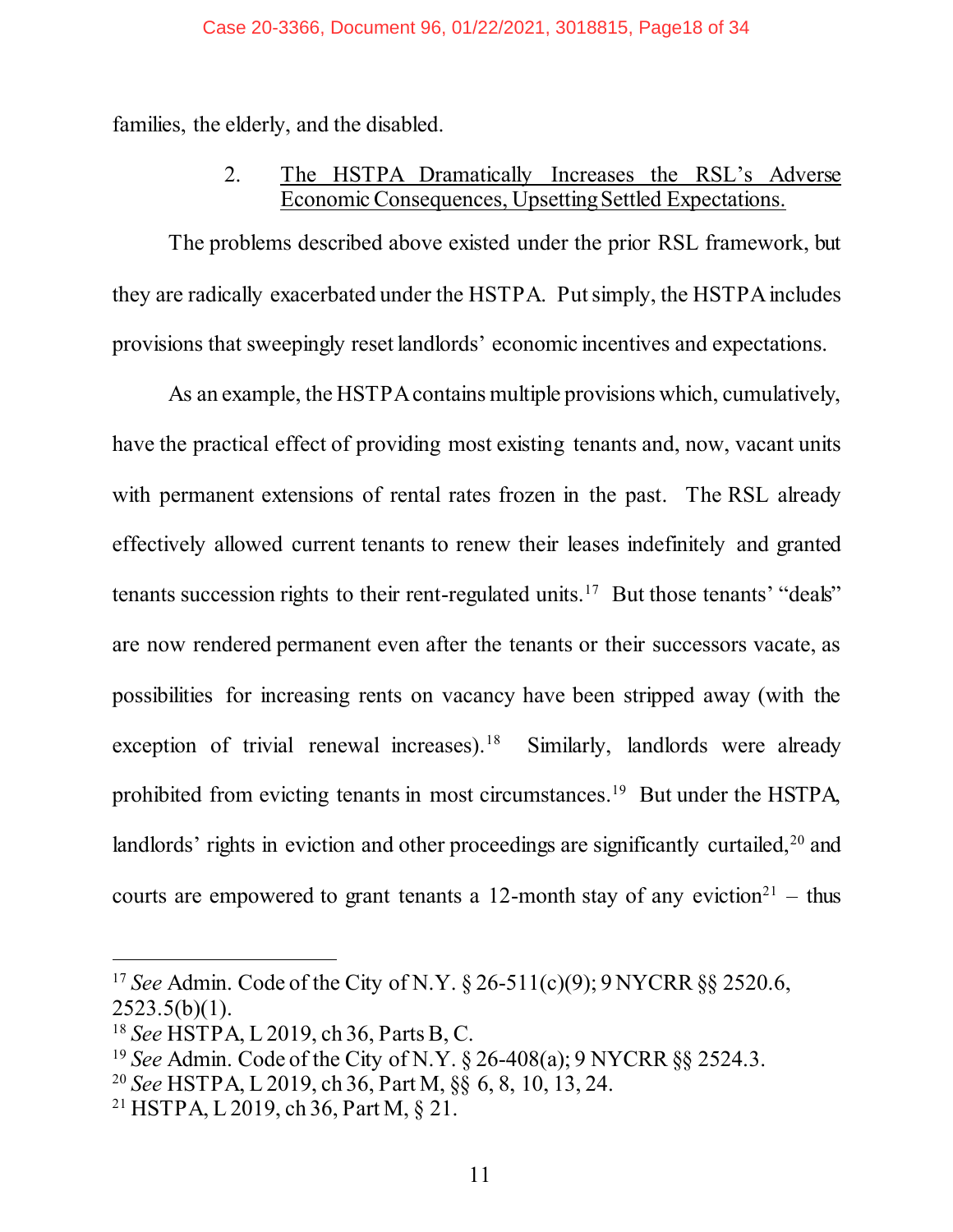### Case 20-3366, Document 96, 01/22/2021, 3018815, Page19 of 34

potentially forcing landlords to grant the economic equivalent of free tenancies under ever more circumstances, including the economic equivalent of a free 12 month extension even beyond the judicially confirmed termination of tenants' leases. Moreover, the RSL previously had allowed property owners to exit the residential rental market in certain ways, such as converting their buildings to use as their own residence, which was a critical "offramp" for regulated properties that could operate only at a  $loss.<sup>22</sup>$  These options are now all but prohibited.<sup>23</sup> All together, these provisions have the cumulative effect of denying landlords virtually any way out of the tenancies and the rental rates that existed when the HSTPA was passed – a clear reset of landlords' economic expectations.

A different aspect of the HSTPA drives this point home. The RSL had long provided mechanisms for owners to deregulate certain units, particularly when price controls were not furthering the goals of the RSL regime. For decades prior to the enactment of the HSTPA, the legislature permitted vacancy deregulation of units commanding monthly rents that low-income individuals could not afford, as well as decontrol of units whose tenants' household incomes exceeded a high-income threshold.24 But the HSTPA repealed the RSL's luxury-vacancy and high-income

<sup>22</sup> *See* Admin. Code of the City of N.Y. § 26-511(b)(9).

<sup>23</sup> *See* HSTPA, L 2019, ch 36, Parts I, N.

<sup>24</sup> *See* Admin. Code of the City of N.Y. §§ 26-504.1 (Repealed), 26-504.2 (Repealed), 26-504.3 (Repealed).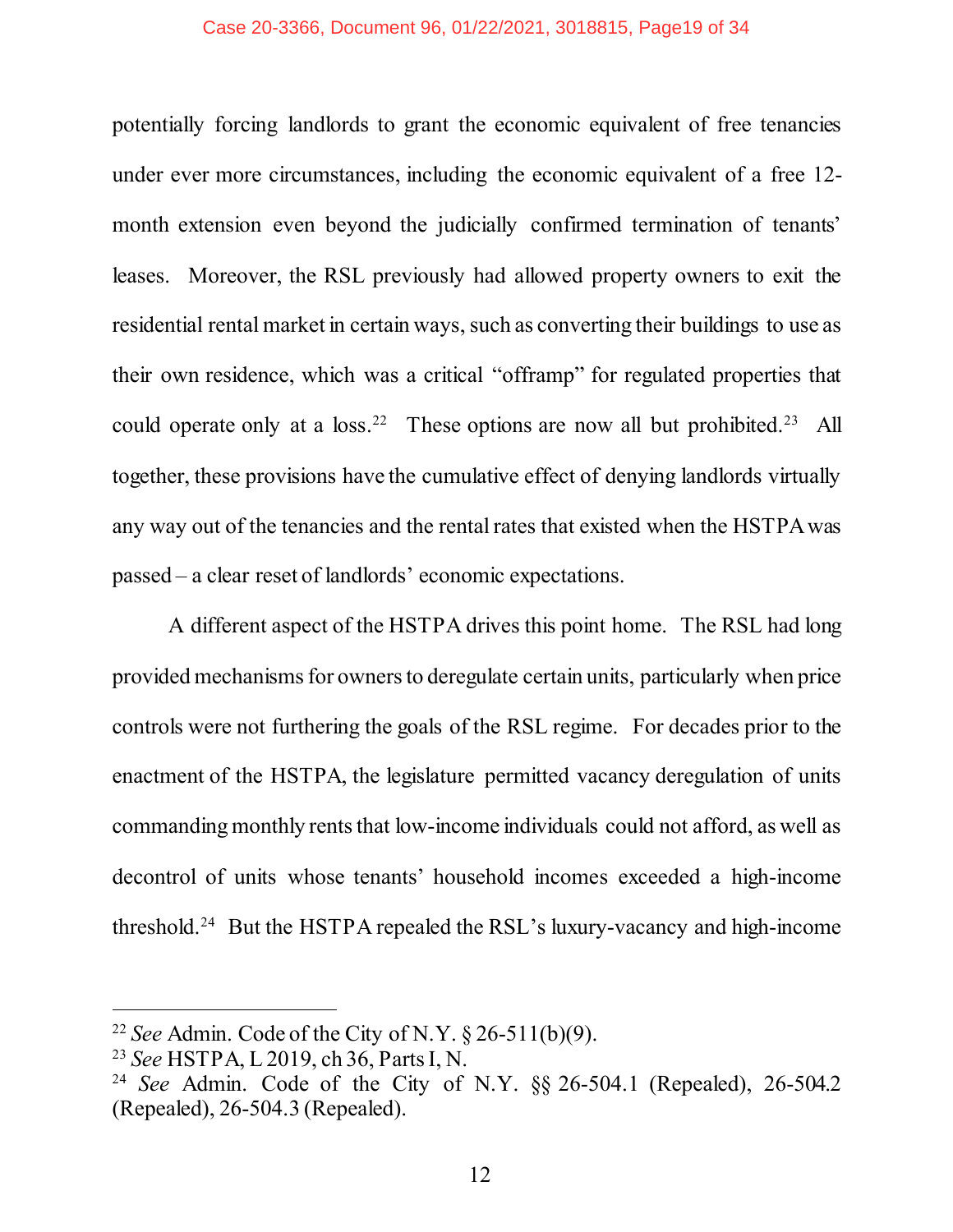decontrol provisions. 25 Landlords should have been able to rely on the reasonable expectation that decontrol would be permitted when regulation no longer served its own purposes. However, the HSTPA completely eliminated these avenues for deregulation.

Notably, repealing the high-income decontrol provisions also underscores the HSTPA's arbitrary and irrational nature. By allowing tenants to remain in their rentregulated units regardless of their income, the HSTPA entirely divorces the regime from its stated purpose of providing affordable housing to those who need it most. Instead, the RSL now provides subsidies to those tenants who happened to be lucky enough to occupy units when the HSTPA was enacted – who are now incentivized to retain occupancy of those units for as long as they possibly can – at the expense of both other potential renters who have a greater need for such subsidies, and the landlords, who are forced to pay for subsidies which produce no discernable benefits to society at large.

Other provisions of the HSTPA also fundamentally reset landlords' economic expectations. When the New York State legislature adopted the Emergency Tenant Protection Act in 1974, only five years after first enacting the RSL, it recognized the importance of permitting increased rents for essential capital improvements, resulting in its authorization of rent increases to account for individual apartment

<sup>25</sup> HSTPA, L 2019, ch 36, Part D, § 5.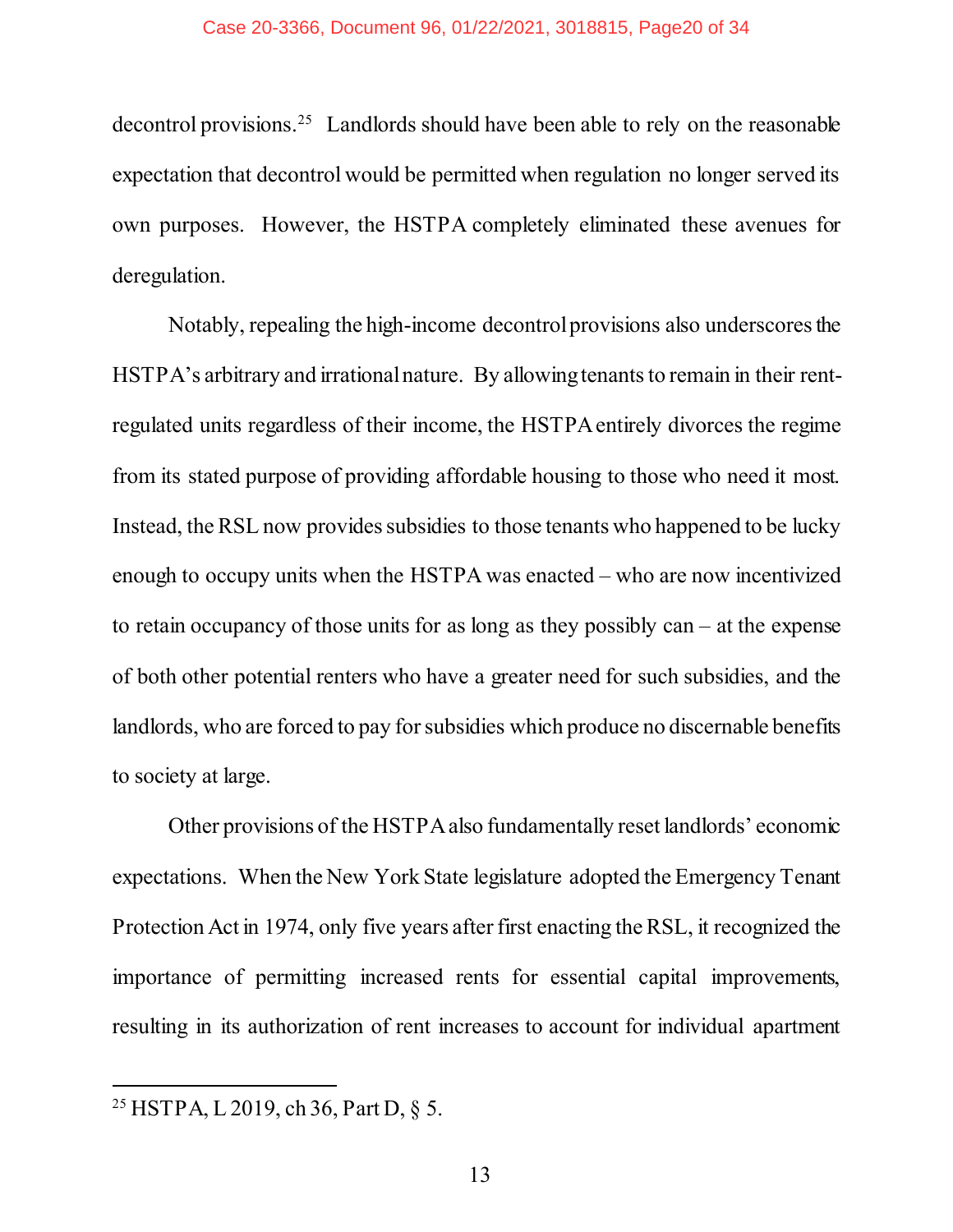improvements ("IAIs") and major capital improvements ("MCIs").<sup>26</sup> It was reasonable for property owners to rely on the expectation that some form of capital improvement offset would remain a feature of the RSL, as the legislature would not want the stock of rent stabilized housing to simply decay over time, which is exactly what would happen if increased costs could not be reflected in the rent. Yet, counter to that reasonable expectation, the HSTPA all but eliminates owners' ability to recover the costs of IAIs and MCIs.27

In addition to these provisions, the HSTPA – for the first time in the RSL's half century of existence – enshrined as permanent landlords' subsidies of their tenants by permanently extending the terms of the RSL, which previously included a sunset provision requiring reauthorization over discrete periods of years.28

In short, the HSTPA dramatically reset landlords' economic expectations, well beyond the already problematic baseline of the previous RSL regime.

The District Court should have viewed the HSTPA for what it is  $-$  a set of public subsidies, the cost of which in all fairness "should be borne by the public as a whole,"<sup>29</sup> but which instead "unfairly single[s] out the property owner to bear."<sup>30</sup> The District Court thus should have weighed the "character of the governmental

<span id="page-20-2"></span><sup>26</sup> *See* Emergency Tenant Protect Act of 1974, L 1974, ch 576, § 6(d)(1), (3).

<sup>27</sup> *See* HSTPA, L 2019, ch 36, Part K.

<sup>28</sup> *See* HSTPA, L 2019, ch 36, Part A.

<span id="page-20-0"></span><sup>29</sup> *Armstrong*, 364 U.S. at 49.

<span id="page-20-1"></span><sup>30</sup> *Yee*, 503 U.S. at 523.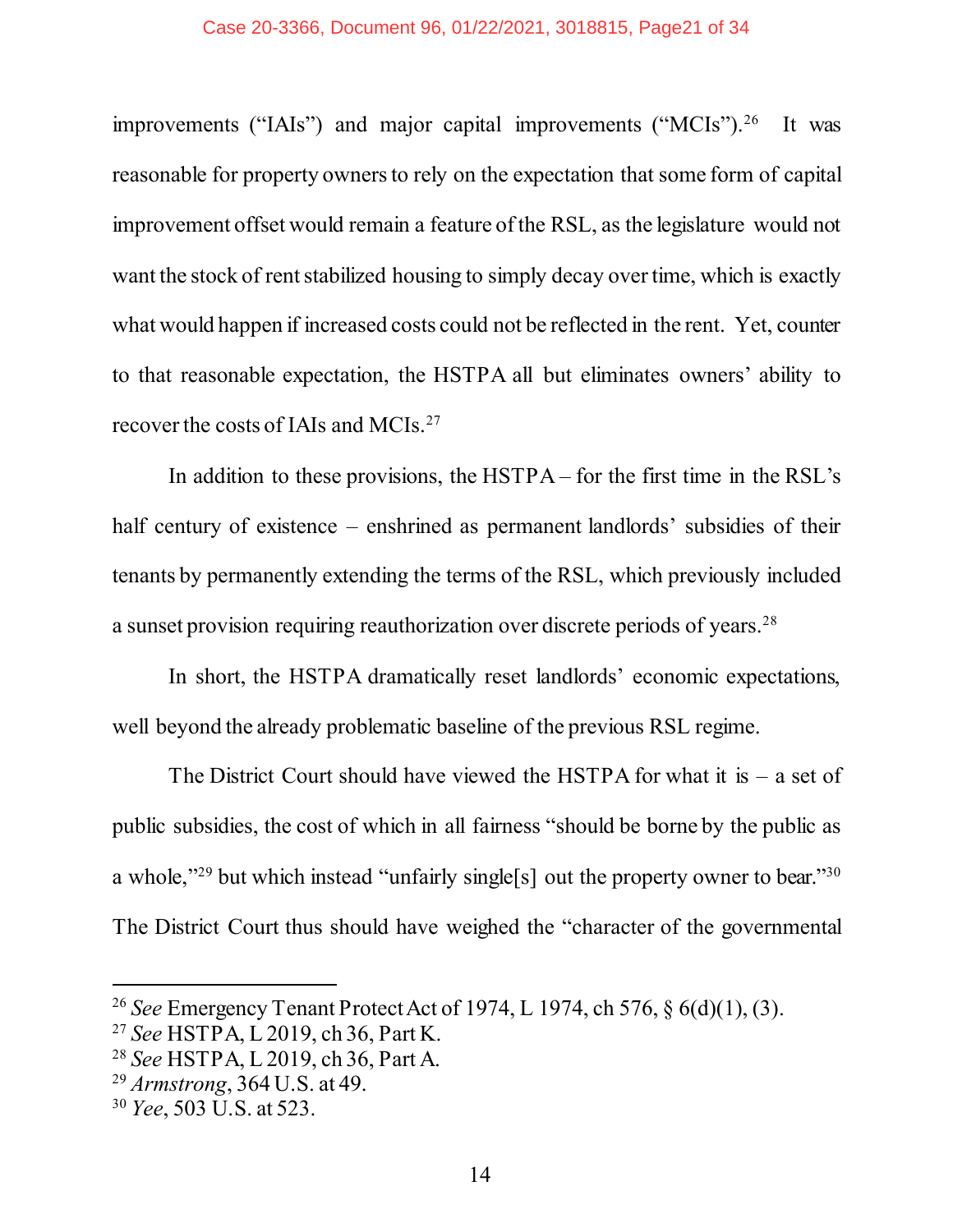action" and "economic impact of the regulation" factors as heavily favoring a finding of regulatory taking. Or as Justice Holmes aptly stated nearly a century ago, "a strong public desire to improve the public condition is not enough to warrant achieving the desire by a shorter cut than the constitutional way of paying for the change."31

<span id="page-21-3"></span><span id="page-21-0"></span>B. The District Court's Premature and Mechanical Analysis of Investment-Backed Expectations Disregards the Flexibility of the *Penn Central* Test.

"A central dynamic" of the Supreme Court's regulatory takings jurisprudence under *Penn Central* "is its flexibility."<sup>32</sup> The Court has made clear that there is no "set formula" for determining when a regulatory taking has occurred, and that the analysis involves "essentially ad hoc, factual inquiries."33 In other words, *per se* rules of law are inappropriate in this evaluation – but critically, "while property may be regulated to a certain extent, if regulation goes too far it will be recognized as a taking."34 Yet here, in dismissing the constitutional challenge to the HSTPA as an uncompensated regulatory taking, the court below applied a mechanical, black-letter framework to the second *Penn Central* factor, the extent to which the regulation has

<span id="page-21-4"></span><span id="page-21-2"></span><sup>31</sup> *Pa. Coal Co. v. Mahon*, 260 U.S. 393, 416 (1922).

<span id="page-21-1"></span><sup>32</sup> *Murr v. Wisconsin*, 137 S. Ct. at 1943.

<sup>33</sup> *Penn Central*, 438 U.S. at 124; *Yee*, 503 U.S. at 529 (quoting *Kaiser Aetna v. United States*, 444 U.S. 164, 175 (1979)).

<sup>34</sup> *Yee*, 503 U.S. at 529 (quoting *Pa. Coal*, 260 U.S. at 415).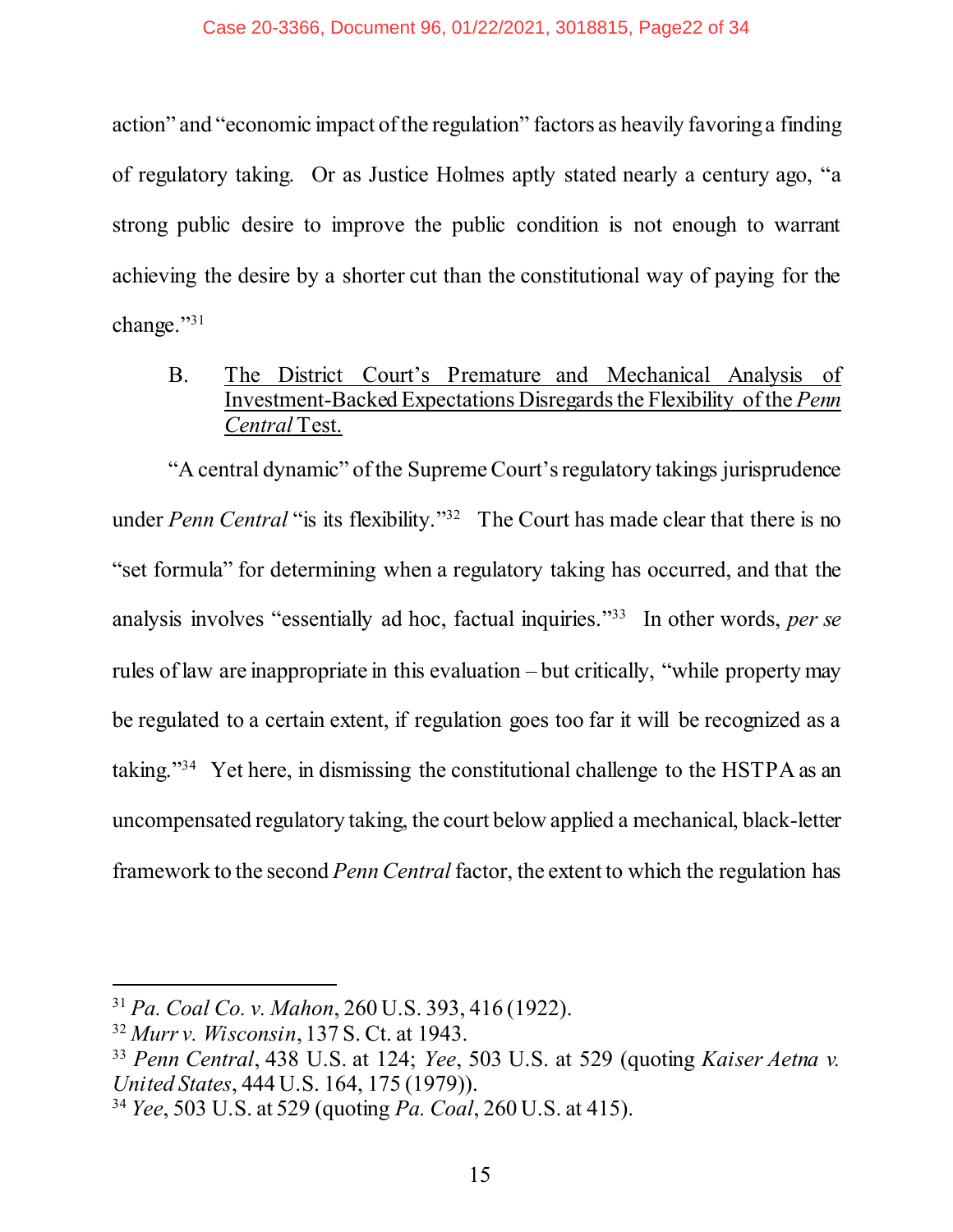### Case 20-3366, Document 96, 01/22/2021, 3018815, Page23 of 34

interfered with distinct investment-backed expectations, which this Court should view as error.

First, the District Court found that the facial challenge to the RSL failed, in part, because "Plaintiffs cannot make broadly applicable allegations about the investment-backed expectations of landlords state- or city-wide. Different landlords bought at different times, and their 'reliance,' such as it was, would have been on different incarnations of the RSL."<sup>35</sup> Second, the lower court denied dismissal of the as-applied challenges of some Plaintiffs-Appellants, specifically those who "bought their properties at the dawn of the rent-stabilized era – either before the RSL was first enacted . . . or not long thereafter," while dismissing the as-applied challenges of all other Plaintiffs-Appellants, because "by the time these Plaintiffs invested, the RSL had been amended multiple times, and a reasonable investor would have understood it could change again."<sup>36</sup>

In both of these instances, the court disregarded the type of holistic, flexible analysis that the *Penn Central* line of cases demands. Instead, the court improperly reduced the second *Penn Central* factor to a mechanistic "yes/no" toggle based on the sole factor of when a given property owner purchased its property. But the investment-backed expectations factor should not depend exclusively on what form

<span id="page-22-0"></span><sup>35</sup> *Cmty. Hous. Improvement Program v. City of N.Y.*, No. 19-cv-4087(EK)(RLM), 2020 U.S. Dist. LEXIS 181189, at \*24 (E.D.N.Y. Sep. 30, 2020). <sup>36</sup> *Id*. at \*32-33.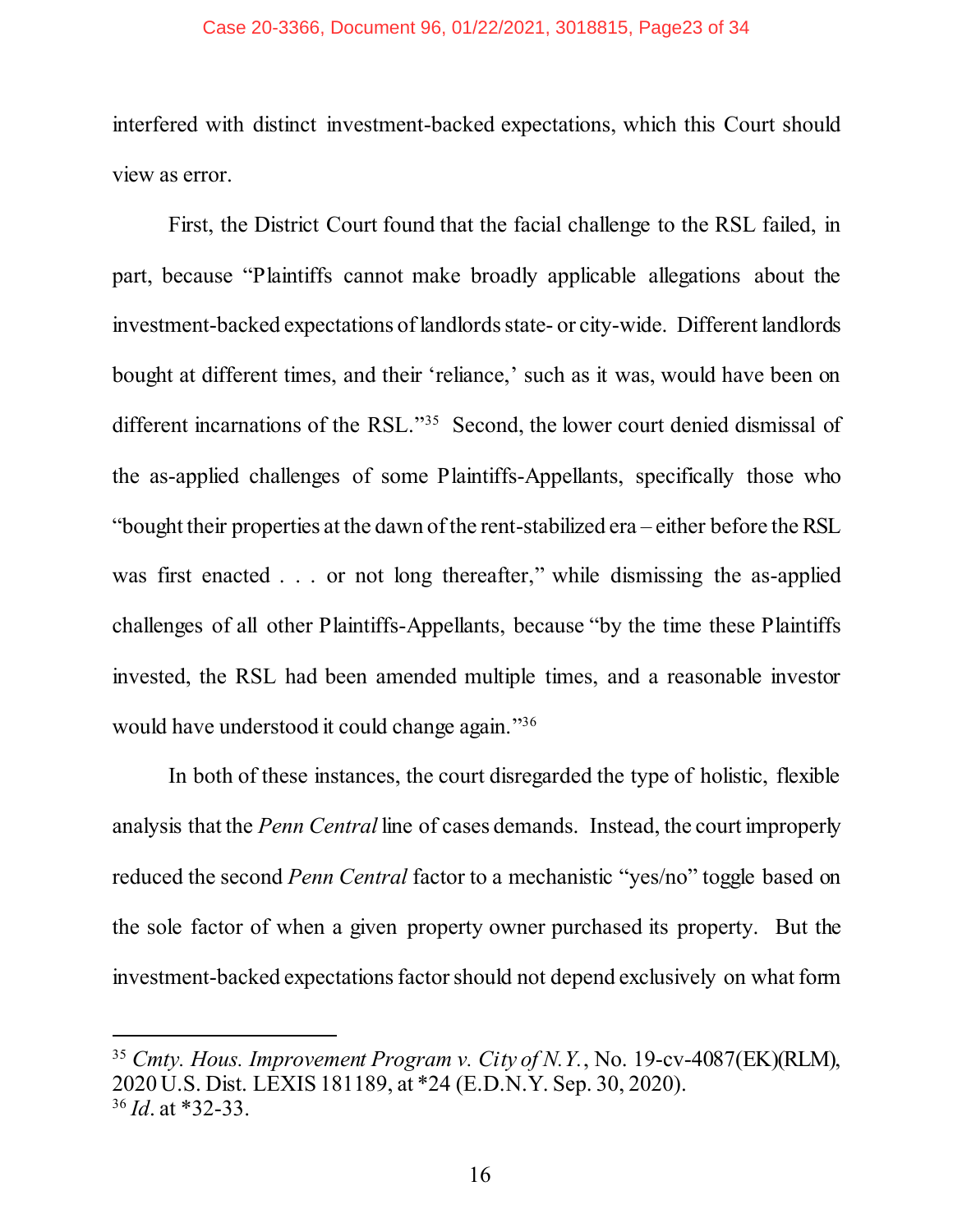### Case 20-3366, Document 96, 01/22/2021, 3018815, Page24 of 34

of the law in question existed at the time of purchase. Put differently, the date a landlord purchased her property is not the only proxy for what her reasonable investment expectations may have been.

To the contrary, Plaintiffs-Appellants were entitled to try to prove their allegations regarding just how drastically and fundamentally the HSTPA altered their economic expectations, regardless of the version of the RSL that had been in place when they first invested. Regardless of when any of Plaintiffs-Appellants purchased their properties, they still were entitled to rely on certain general and reasonable expectations regarding the RSL framework and regarding the New York real estate market – expectations that were completely upended by the HSTPA.

For example, as noted above, the HSTPA dramatically reduces owners' ability to recover the costs of IAIs and MCIs, repeals the luxury-vacancy and high-income deregulation provisions, and significantly limits landlords' ability to exit the residential rental market altogether.<sup>37</sup> Owners, even those who purchased their properties relatively recently, should have been able to rely on the reasonable economic expectations of the contrary, and now superseded, provisions of the RSL – provisions which effectively allowed property owners the ability to turn a profit or, if they could not, to exit the market. At a minimum, Plaintiffs-Appellants should have been permitted to make this case.

<sup>37</sup> *See* HSTPA, L 2019, ch 36, Parts D, I, K, N.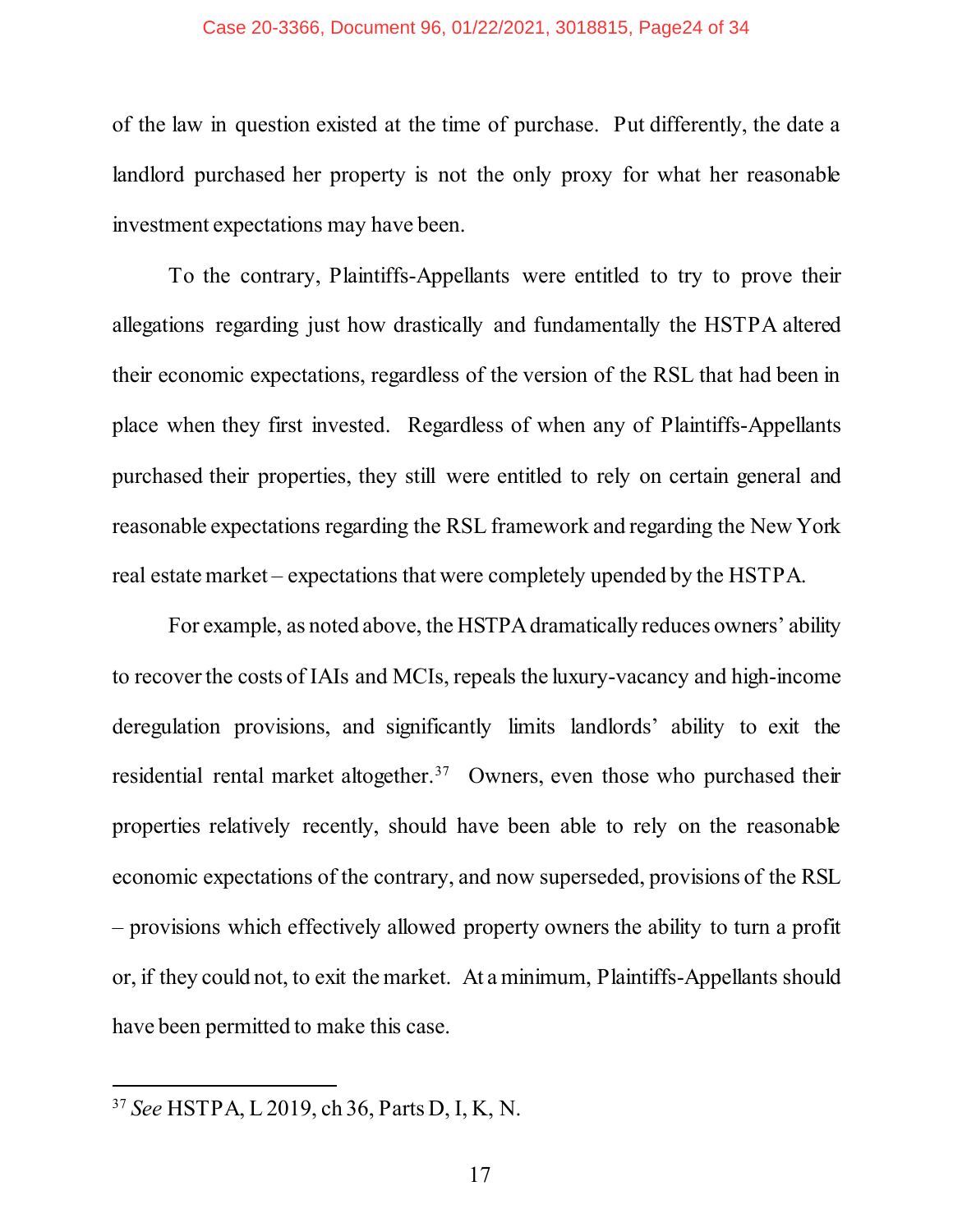The District Court's expectations analysis, which erroneously focused solely on whether some form of law existed at the time of purchase or whether that law had ever been amended, lacked the kind of nuanced and qualitative evaluation that a regulatory taking determination is supposed to involve. The court should have concluded that the extent to which the HSTPA has interfered with distinct investment-backed expectations weighs in favor of a regulatory taking finding, at least sufficiently to survive a motion to dismiss.

### <span id="page-24-0"></span>C. The HSTPAUnconstitutionally Fails to Compensate Property Owners for the Regulatory Taking It Effects.

A taking of private property for public use violates the Constitution when it is done "without just compensation." Here, there is no debate that New York has not even attempted to compensate property owners for the taking effected by the HSTPA.

Many other traditional housing assistance programs, in New York and elsewhere, compensate property owners for voluntarily accepting the burdens placed on them, often through vouchers or valuable tax benefits.<sup>38</sup> At the federal level, the Department of Housing and Urban Development's housing choice voucher program provides funds that states, including New York, use to subsidize private housing for

<span id="page-24-1"></span><sup>38</sup> *See, e.g.*, N.Y. Real Prop. Tax Law §§ 421-a, 421-g; Admin. Code of the City of N.Y. § 11-243.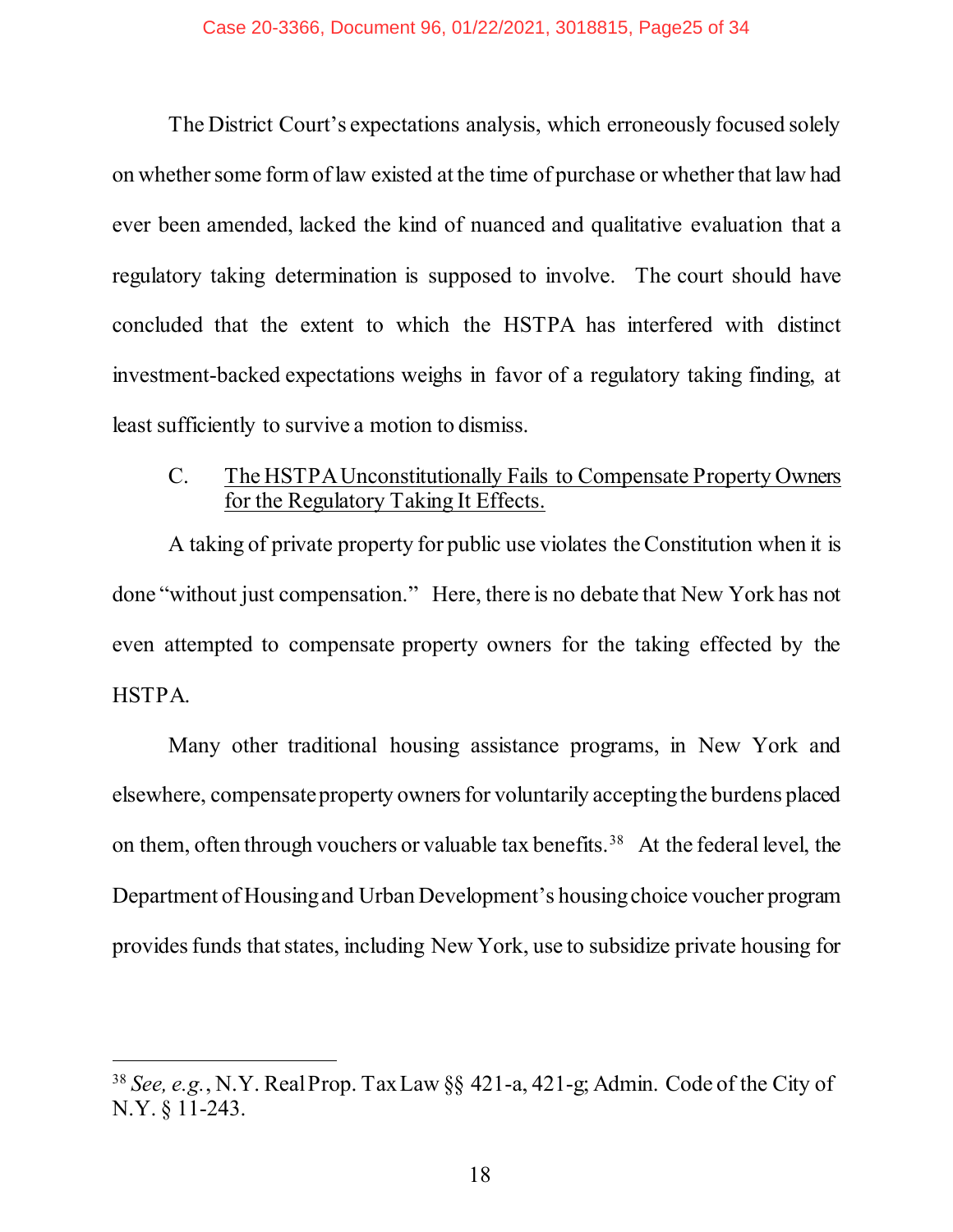very low-income families, the elderly, and the disabled.39 New York City and State act inconsistently, at best, by compensating some owners for voluntarily submitting otherwise unregulated properties to rent stabilization, sometimes exacting federal funds in order to do so, while simultaneously forcing rent regulation upon another group of owners without granting any compensation whatsoever. This inconsistency compels the conclusion that the regulatory taking effected by the HSTPA fails to pass constitutional muster.

## <span id="page-25-0"></span>**II. The RSL Also Effects an Unconstitutional Physical Taking Without Compensation.**

It is well established that a "physical occupation of an owner's property authorized by government constitutes a 'taking' of property for which just compensation is due under the Fifth and Fourteenth Amendments of the Constitution."40 A taking occurs even when the portion of the property occupied is relatively small,<sup>41</sup> and even when the physical occupation is not continuous.<sup>42</sup> Here,

**[https://www.hud.gov/program\\_offices/public\\_indian\\_housing/programs/hcv/a](https://www.hud.gov/program_offices/public_indian_housing/programs/hcv/about/fact_sheet) bout/fact** sheet (last visited Jan. 20, 2021).

<span id="page-25-4"></span><sup>39</sup> *See Housing Choice Vouchers Fact Sheet*, U.S. DEPARTMENT OF HOUSING AND URBAN DEVELOPMENT,

<span id="page-25-3"></span><span id="page-25-1"></span><sup>40</sup> *Loretto v. Teleprompter Manhattan Catv Corp.*, 458 U.S. 419, 421, 102 S. Ct. 3164 (1982); *see Stop the Beach Renourishment, Inc. v. Fla. Dep't of Envtl. Prot.*, 560 U.S. 702, 713 (2010) ("Thus, it is a taking when a state regulation forces a property owner to submit to a permanent physical occupation.").

<sup>41</sup> *See Loretto*, 458 U.S. at 421.

<span id="page-25-2"></span><sup>42</sup> *See Nollan v. Cal. Coastal Comm'n*, 483 U.S. 825, 832 (1987) ("[A] 'permanent physical occupation' has occurred . . . where individuals are given a permanent and continuous right to pass to and fro, so that the real property may continuously be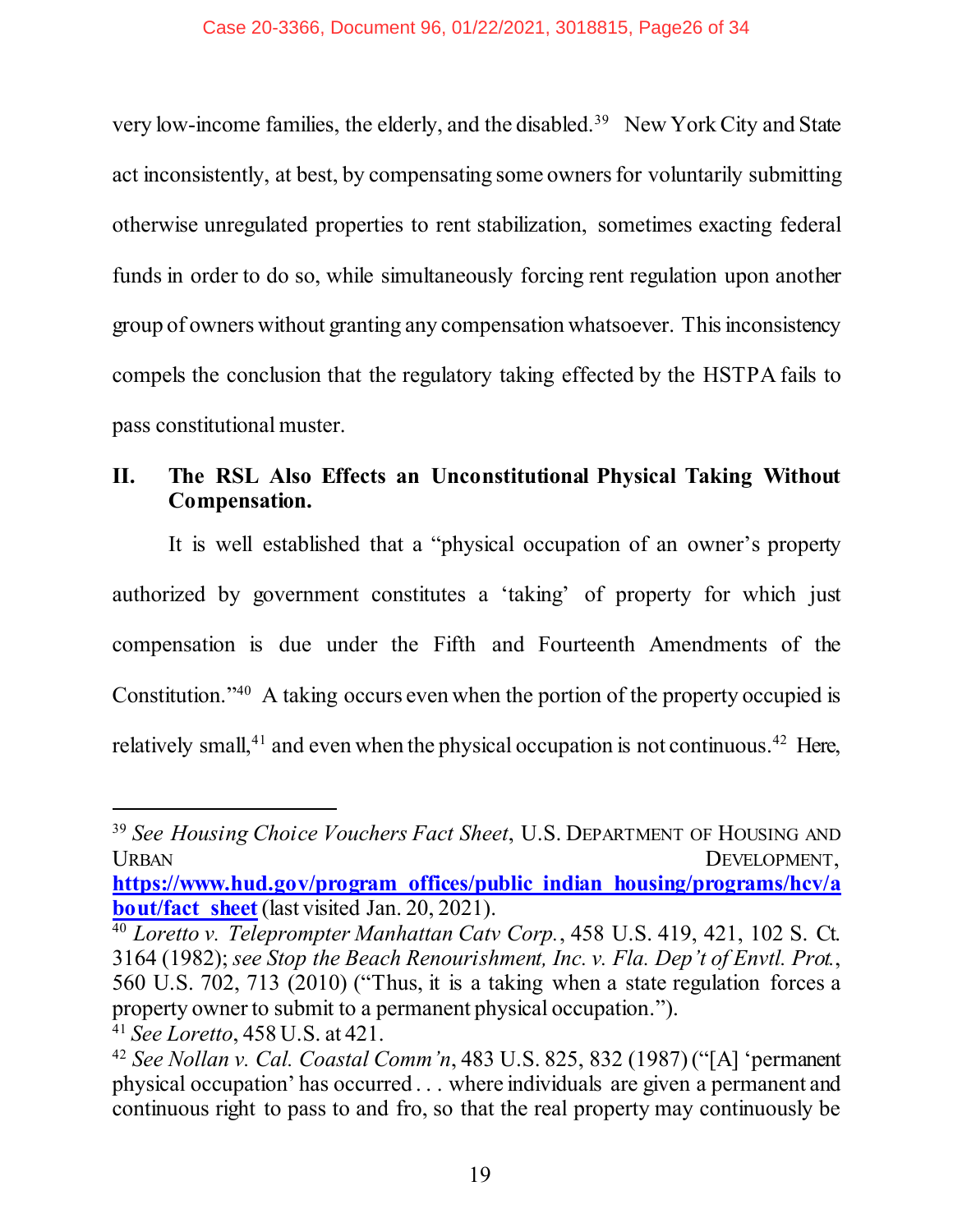### Case 20-3366, Document 96, 01/22/2021, 3018815, Page27 of 34

the court below dismissed Plaintiffs-Appellants' claim that the HSTPA effects a physical taking, because the owners "continue to possess the property (in that they retain title), and they can dispose of it (by selling)."<sup>43</sup>

<span id="page-26-1"></span>As a preliminary matter, the District Court's reasoning contradicts the Supreme Court's decision in *Loretto v. Teleprompter Manhattan Catv Corp.*, which held that a taking occurred where a law required landlords to permit the installation of television cables and equipment on building roofs, even though the owners otherwise retained title to the buildings. Here, more invasively, landlords lose possession through the HSTPA's evisceration of their right to exclude, which is "one of the most essential sticks in the bundle of rights that are commonly characterized as property."44 The HSTPA effects this invasion in several ways, including, as noted above, by preventing owners from using buildings as their own residence; curtailing landlords' rights in eviction and other proceedings; and forcing owners to grant the economic equivalent of a free 12-month extension beyond the termination of tenants' leases. These intrusions vastly outweigh the easements found to be physical takings in *Loretto* and *Nollan v. California Coastal Commission* and support

traversed, even though no particular individual is permitted to station himself permanently upon the premises."); *United States v. Causby*, 328 U.S. 256, 266-267 (1946) (aircraft flying at low-level over private land constituted a taking).

<span id="page-26-0"></span><sup>43</sup> *Cmty. Hous.*, 2020 U.S. Dist. LEXIS 181189, at \*17.

<sup>44</sup> *Loretto*, 458 U.S. at 433 (quoting *Kaiser Aetna*, 444 U.S. at 176).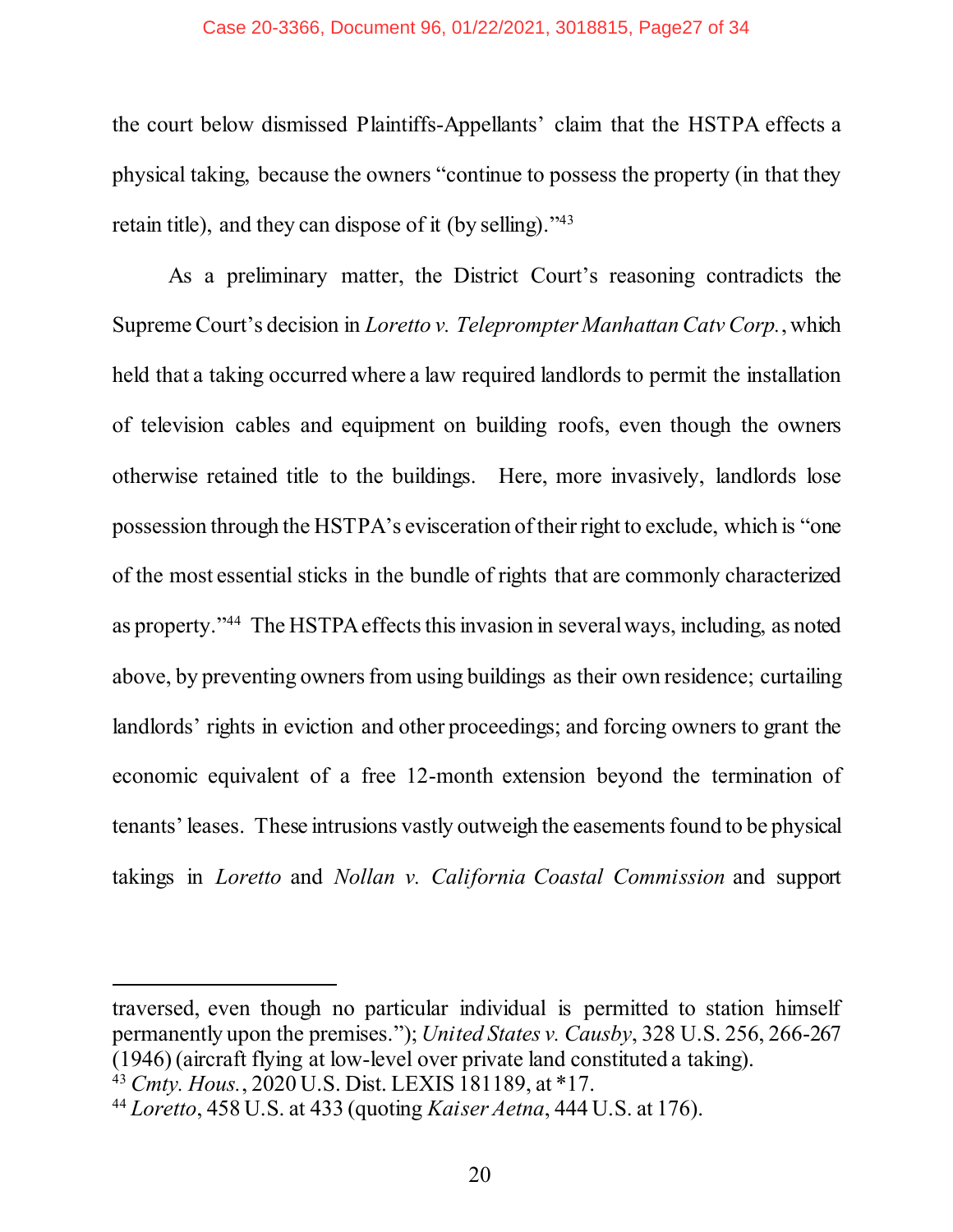reversal. Because, as noted, the HSTPA offers landlords no compensation, its physical taking of their property is unconstitutional.

### <span id="page-27-0"></span>**III. The RSL Violates Due Process.**

Within the last year, the New York Court of Appeals already ruled that certain retroactive provisions of the HSTPA were unconstitutional,<sup>45</sup> for reasons that should carry over to Plaintiffs-Appellants' due process challenge to the HSTPA here. At issue in *Regina Metropolitan Co., LLC v. New York State Division of Housing and Community Renewal* were the HSTPA's significant changes to rent overcharge claims and procedures under the RSL, which the statute expressly provided would apply to pending claims.<sup>46</sup> The court's concern was that "[r]etroactive application of the overcharge calculation amendments would create or considerably enlarge owners' financial liability for conduct that occurred, in some cases, many years or even decades before the HSTPA was enacted[.]"<sup>47</sup>

The Court of Appeals held, among other things, that retroactive application of the amendments at issue violated the requirements of constitutional due process.<sup>48</sup> Applying rational basis review, the court could find no indication within the statute

<span id="page-27-1"></span><sup>45</sup> *See generally Regina Metro. Co., LLC v. N.Y. State Div. of Hous. & Cmty. Renewal*, 35 N.Y.3d 332 (2020).

<sup>46</sup> *Id*. at 364.

<sup>47</sup> *Id*. at 349.

<sup>48</sup> *Id*. at 385-86.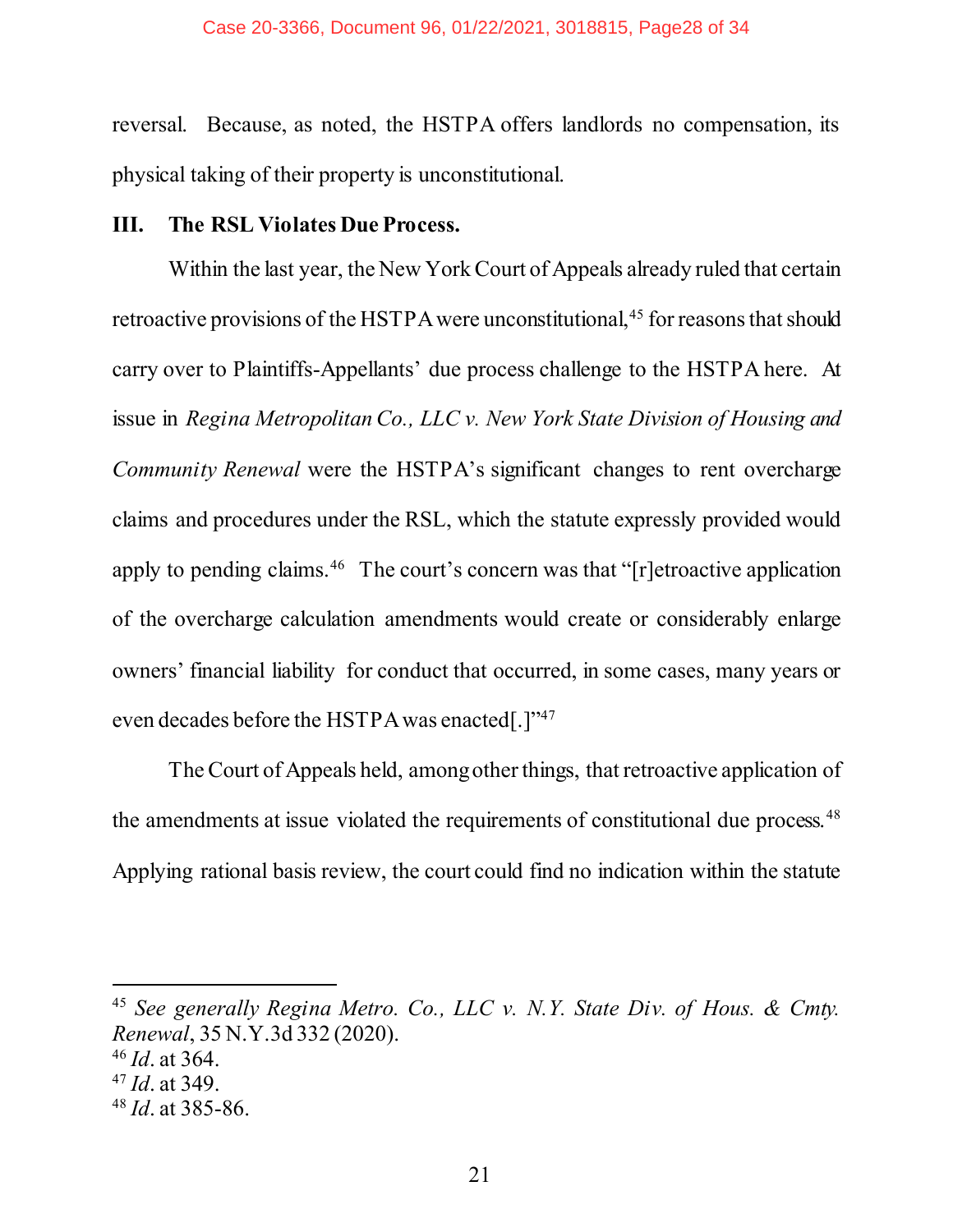that the legislature "considered the harsh and destabilizing effect on owners'settled expectations, much less had a rational justification for that result."<sup>49</sup>

The HSTPA provisions at issue in this appealsimilarly fail even rational basis review. Although the legislature may have attempted to offer a legitimate underlying purpose, namely preserving affordable housing,  $50$  there is no indication that it contemplated the resulting adjustment of economic expectations and liabilities, including the transference of the cost of providing affordable housing onto certain private property owners. The statute contains no new legislative findings as to or, more importantly, any analysis of whether rent regulation would advance the stated purpose. Quite simply, this is a case where the means chosen are not rationally related to the desired end.

As explained above, there is consensus among economists that rent regulation measures do not work as intended. Instead of preserving affordable housing, rent

<span id="page-28-0"></span><sup>49</sup> *Id*. at 383. While the Court of Appeals' analysis focused on due process concerns specific to HSTPA's retroactivity provisions, it also emphasized that there is no "'bifurcation' between the rational basis analyses for prospective and retroactive legislation" and held that the analysis of retroactive legislation "does not differ from the prohibition against arbitrary and irrational legislation that applies generally to enactments in the sphere of economic legislation." *Id*. at 375-76 (quotations omitted). Notably, the Court of Appeals also rejected any concerns regarding "the ghost of *Lochner v. New York*," 198 U.S. 45 (1905), observing that "[t]he modern rejection of *Lochner* has never been understood to require courts to abandon 'fundamental principles' of fairness – not even when reviewing economic legislation." *Id*. at 387.

<sup>50</sup> *See* HSTPA, L 2019, ch 36, Part D, § 1.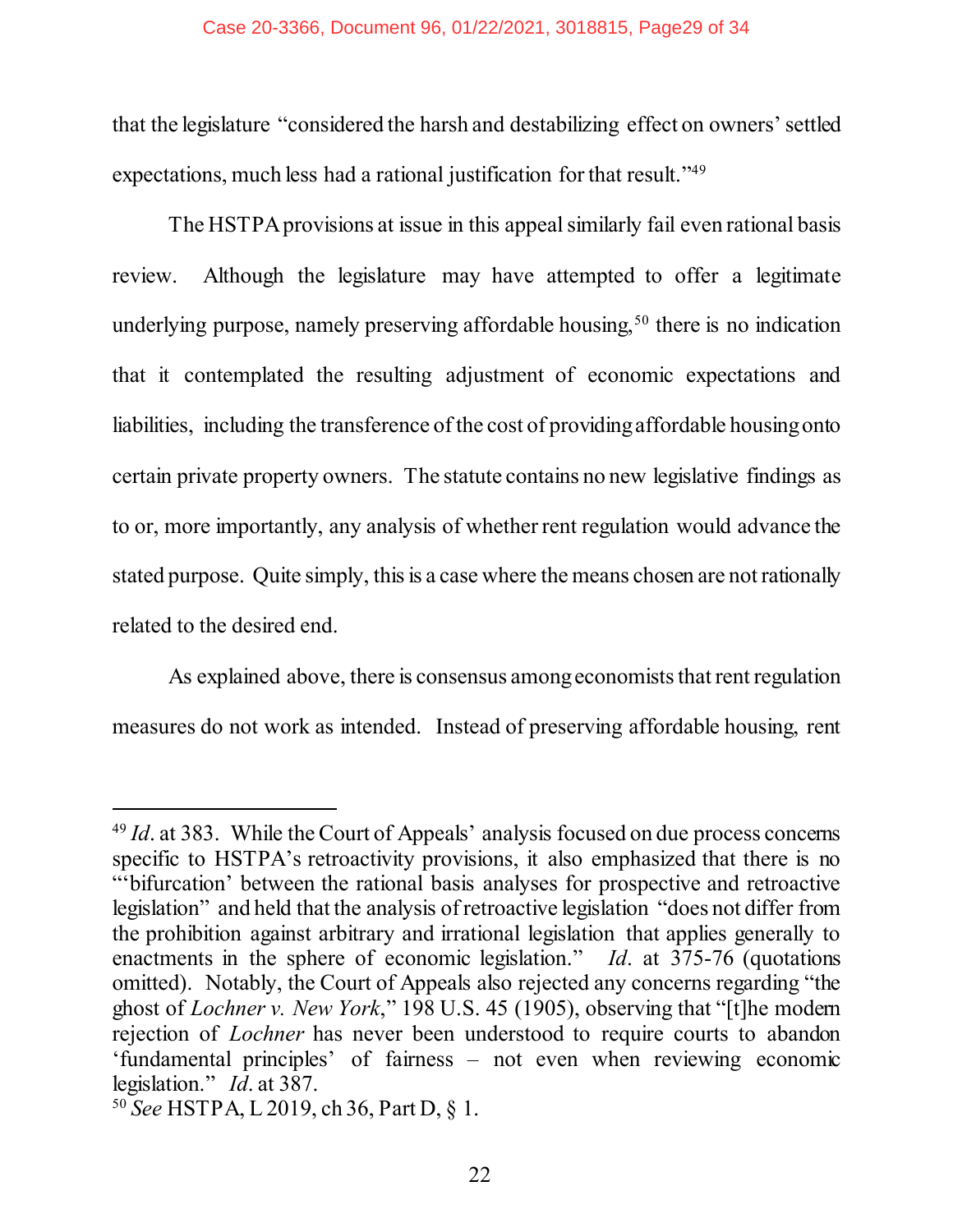regulation produces the opposite effect, "reduc[ing] the quantity and quality of housing available."<sup>51</sup> In particular, price controls expedite the deterioration and loss of existing housing, as property owners are discouraged from investing in the quality and maintenance of their properties.<sup>52</sup> This is especially the case under the HSTPA, which substantially curtails owners' ability to recoup capital expenditures in the form of IAIs and MCIs, while simultaneously stripping any other means of bringing the rents of vacant units closer to market levels. 53 Disincentivizing reinvestment in regulated properties and promoting their decay cannot be rationally related to preserving affordable housing. At a minimum, further factual investigation is warranted, making the District Court's dismissal of this case at the pleading stage inappropriate.

But the HSTPA goes well beyond the concerns that typically surface regarding the stated ends of rent regulation and its means. As explained above, for

<span id="page-29-3"></span><sup>51</sup> R.M. Alston, J.R. Kearl, and M.B. Vaughan, *Is There a Consensus Among Economists in the 1990s?*, AMERICAN ECONOMIC REVIEW, Vol. 82, No. 2 (May 1992); *see* Paul Krugman, *Reckonings; A Rent Affair*, N.Y.TIMES (June 7, 2000).

<span id="page-29-2"></span><span id="page-29-1"></span><sup>52</sup> *See* Michael Hendrix, *Issues 2020: Rent Control Does Not Make Housing More Affordable*, THE MANHATTAN INSTITUTE (Jan. 8, 2020), **[https://www.manhattan](https://www.manhattan-institute.org/issues-2020-rent-control-does-not-make-housing-more-affordable)[institute.org/issues-2020-rent-control-does-not-make-housing-more-](https://www.manhattan-institute.org/issues-2020-rent-control-does-not-make-housing-more-affordable)**

<span id="page-29-4"></span><span id="page-29-0"></span>**[affordable](https://www.manhattan-institute.org/issues-2020-rent-control-does-not-make-housing-more-affordable)**; Rebecca Diamond, *What Does Economic Evidence Tell Us About the Effects of Rent Control?* BROOKINGS (Oct. 18, 2018); Lisa Sturtevant, *The Impacts of Rent Control: A Research Review and Synthesis*, NMHCRESEARCH FOUNDATION (May 2018), **[https://www.nmhc.org/globalassets/knowledge-library/rent](https://www.nmhc.org/globalassets/knowledge-library/rent-control-literature-review-final2.pdf)[control-literature-review-final2.pdf](https://www.nmhc.org/globalassets/knowledge-library/rent-control-literature-review-final2.pdf)**.

<sup>53</sup> *See* HSTPA, L 2019, ch 36, Parts B, C, K.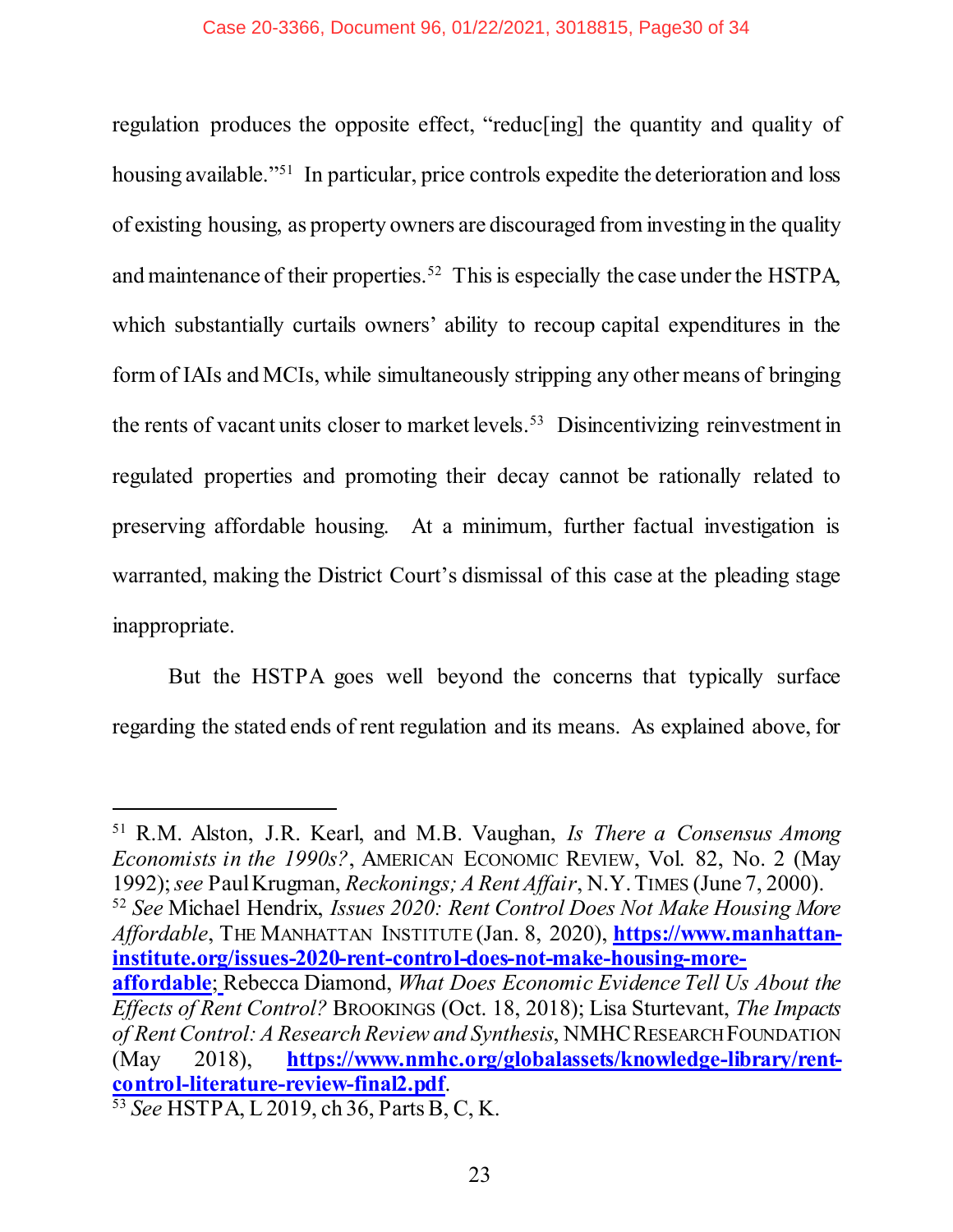### Case 20-3366, Document 96, 01/22/2021, 3018815, Page31 of 34

example, the HSTPA's repeal of the luxury-vacancy and high-income decontrol provisions<sup>54</sup> essentially serves as a legislative declaration of surrender, both acknowledging and ensuring that the RSL will serve only those tenants lucky enough to "get in" at the right time, not those tenants who would in actuality most benefit from affordable housing and who, therefore, the RSL is ostensibly intended to benefit.

Nor, to take another example, is the legislature's permanent extension of the RSL under the HSTPA,<sup>55</sup> including the process by which local governments declare a housing emergency to justify rent regulation, rationally related to any purpose offered to justify the regulatory burdens, legitimate or not. At its inception, the RSL was justified by an undefined "emergency" created by the effects of soldiers returning home from war, which evolved over time to a rationale founded on an amorphous and shifting emergency "housing crisis."56 In order to "justify the justification," the New York City Council must, every three years, convene and formally "determine" that the emergency persists,<sup>57</sup> which it has done for the past fifty years, largely as a matter of ceremony. The HSTPA's perpetual extension of the RSL's regulatory burdens without any meaningful investigation or analysis of

<sup>54</sup> *See* HSTPA, L 2019, ch 36, Part D.

<sup>55</sup> *See* HSTPA, L 2019, ch 36, Part A.

<sup>56</sup> *See* ETPA, L 1974, ch 576, § 2; Admin. Code of the City of N.Y. § 26-501;

HSTPA, L 2019, ch 36, Part D § 1.

<sup>57</sup> *See* ETPA, L 1974, ch 576, § 3.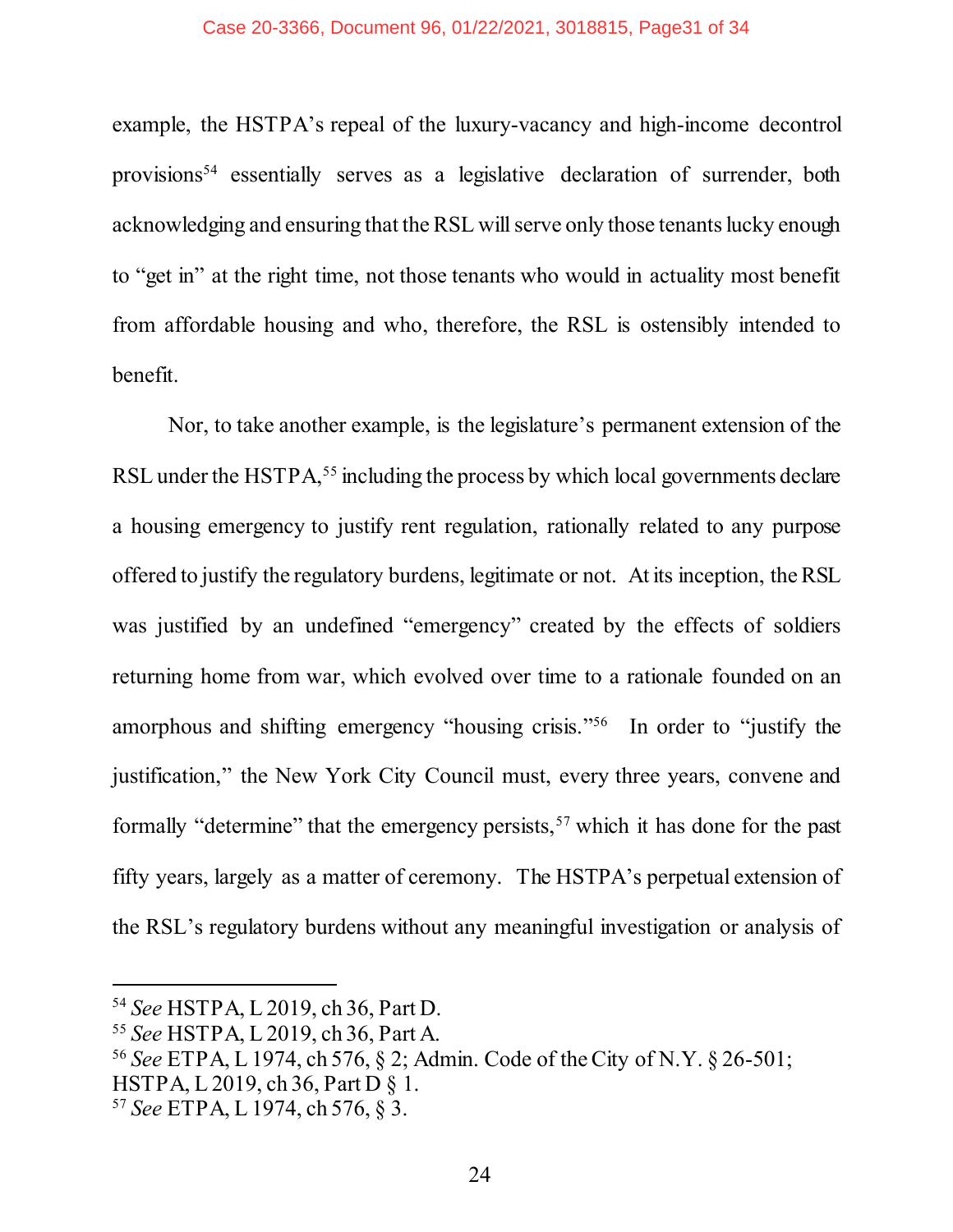### Case 20-3366, Document 96, 01/22/2021, 3018815, Page32 of 34

whether the burdens are actually warranted, or whether the purported justification actually continues to exist, violates due process.

<span id="page-31-0"></span>As *Regina Metro* demonstrates, and as this Court has held, "while rational basis review is indulgent and respectful, it is not meant to be 'toothless.'"58 If saying the words "emergency housing crisis" is all that is required, then *any* regulation will pass rational basis review, no matter how burdensome, unfair, or unjust. Allowing the City Council to declare a continuing emergency every three years by rote, without requiring any meaningful investigation or analysis by the Council as to the factual basis for that declaration, is simply not rationally related to preserving affordable housing in actuality. It certainly will never advance the ultimate goal of transitioning from regulation back to a market economy for rental apartment housing.<sup>59</sup>

<span id="page-31-1"></span><sup>58</sup> *Windsor v. United States*, 699 F.3d 169, 180 (2d Cir. 2012) (quoting *Schweiker v. Wilson*, 450 U.S. 221, 234 (1981)).

<sup>59</sup> *See* ETPA, L 1974, ch 576, § 2 ("[T]he transition from regulation to a normal market of free bargaining between landlord and tenant, while the ultimate objective of state policy, must take place with due regard for such emergency[.]").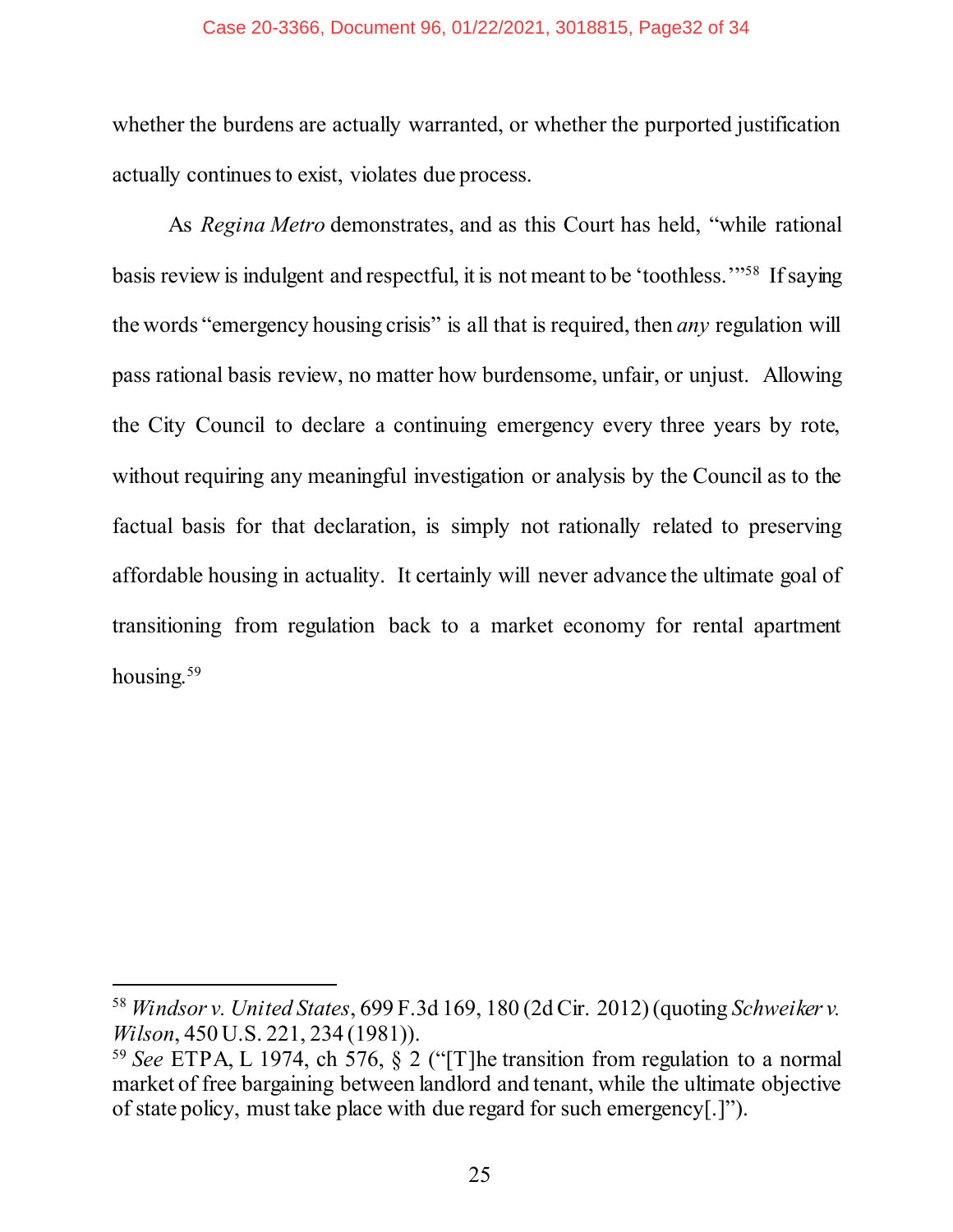### **CONCLUSION**

<span id="page-32-0"></span>The District Court should have denied the motions to dismiss and allowed Plaintiffs-Appellants the opportunity to pursue their claims that the HSTPA effects an unconstitutional taking without compensation and violates due process. Accordingly, *Amici* respectfully request that this Court reverse the lower court's ruling.

### Dated: January 22, 2021 RESPECTFULLY SUBMITTED,

### LOEB & LOEB LLP

By: s/ *Gil Feder*

Gil Feder gfeder@loeb.com Christian D. Carbone ccarbone@loeb.com Evan K. Farber efarber@loeb.com Jordan A. Meddy jmeddy@loeb.com 345 Park Avenue New York, New York 10154 (212) 407-4000

Attorneys for *Amici Curiae* National Apartment Association and National Multifamily Housing Council